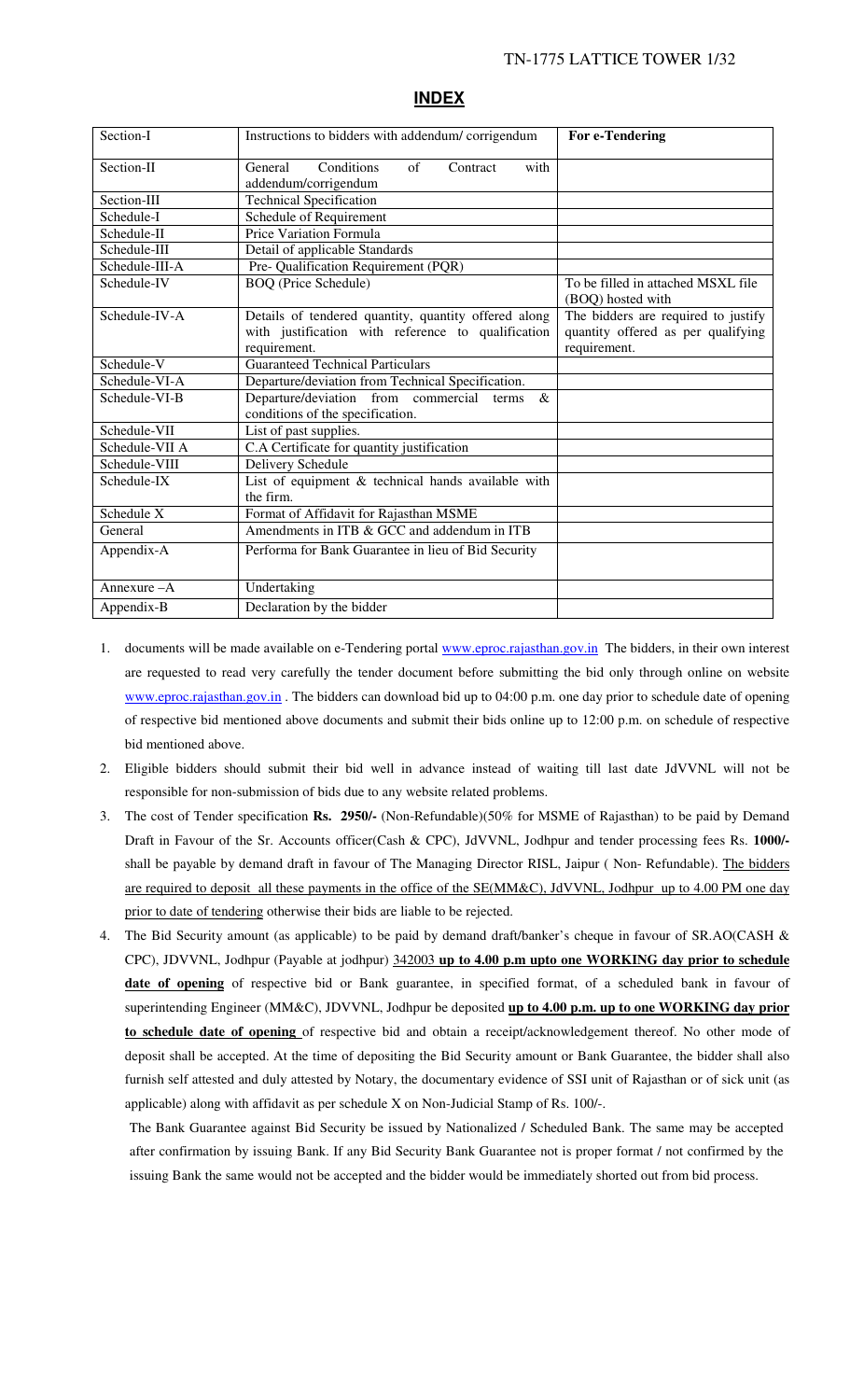#### JODHPUR VIDYUT VITARAN NIGAM LIMITED  **OFFICE OF THE SUPERINTENDING ENGINEER (MM&C) NEW POWER HOUSE, INDUSTRIAL AREA, JODHPUR –342 003 Corporate Identity Number (CIN)-U40109RJ2000SGC016483 GST No.**

**08AAACJ8578R1ZJ** 

**TELEPHONE: 0291-2651376 FAX: 0291-2746539** 

Mail Address: semmcjdvvnl@gmail.com

## **TENDER SPECIFICATION NO. JdVVNL/SE(MM&C)/EIIIAIII/TN-1775**

Tenders are hereby invited in e-procurement system for purchase of **I) UNGALVANISED 42' LONG 33 KV DOUBLE CIRCUIT LATTICE STRUCTURE ALONG WITH THREE CROSS ARMS AND 48 NOS. NUTS & BOLTS II) UNGALVANISED 36' LONG 33 KV SINGLE CIRCUIT LATTICE STRUCTURE WITH ONE 33 KV CROSS ARMS (CHANNEL) ONE TOP HAMPER & 48 NOS. MS BOLTS WITH NUTS** under TN-1775.

 Tenders are to be submitted online in electronic format on website **http:eproc.rajasthan.gov.in**. The details are as under-

| <b>S. No.</b> | Name of Item                                                                                                                                                        | Quantity                   | <b>Estimated Unit</b><br><b>F.O.R.</b><br><b>Destination</b><br><b>Price</b> |
|---------------|---------------------------------------------------------------------------------------------------------------------------------------------------------------------|----------------------------|------------------------------------------------------------------------------|
|               | UNGALVANISED 42' LONG 33 KV DOUBLE CIRCUIT<br>LATTICE STRUCTURE ALONG WITH THREE CROSS<br>ARMS AND 48 NOS. NUTS & BOLTS                                             | $400$ sets/<br>232.392 MT  | <b>Rs. 67146/MT</b>                                                          |
| $\mathbf 2$   | <b>UNGALVANISED 36' LONG 33 KV SINGLE CIRCUIT</b><br>LATTICE STRUCTURE WITH ONE 33 KV CROSS ARMS<br>(CHANNEL) ONE TOP HAMPER & 48 NOS. MS BOLTS<br><b>WITH NUTS</b> | 2700 sets /<br>1214.595 MT | Rs. 65536.41 /<br>мт                                                         |

| A           | NIT No.                                 | TN-1775                                                                                                                                                                   |
|-------------|-----------------------------------------|---------------------------------------------------------------------------------------------------------------------------------------------------------------------------|
| B           | Cost of Specification                   | Rs. 2,950.00 (Two Thousand Nine Hundred & Fifty only)                                                                                                                     |
|             |                                         | $(50\%$ for MSME of Rajasthan)                                                                                                                                            |
| $\mathbf C$ | Processing of RISL                      | Rs. 1,000.00 (One Thousand only)                                                                                                                                          |
| D           | Bid security to be deposited For        | For 42' double circuit lattice structure set<br>i)                                                                                                                        |
|             | <b>42 feet Double Circuit Lattice</b>   | <b>General Bidder: Rs 312084.00</b>                                                                                                                                       |
|             | <b>Structure set and 36 feet Single</b> | <b>Sick Unit: Rs 156042.00</b>                                                                                                                                            |
|             | <b>Circuit Lattice Structure set</b>    | SSI unit of Rajasthan: Rs. 78021.00*                                                                                                                                      |
|             |                                         | $\mathbf{ii}$<br>For 36' Single circuit lattice structure set<br><b>General Bidder: Rs 1592004.00</b><br>Sick Unit: Rs 796002.00<br>SSI unit of Rajasthan: Rs. 398001.00* |
| E           | Validity                                | 120 days from the next date of opening of techno-<br>commercial bid.                                                                                                      |
| F           | Base date for price variation           | The base date of price variation shall be 01.02.2022<br>(irrespective of date of opening of tender)                                                                       |

#### **\*In case SSI unit of Rajasthan quotes the less than the tendered quantity , then they are required to furnish Bid security @ 0.5% of the value of the quantity offered by them, failing which bid shall be considered non-responsive.**

 The micro , small & Medium Scale Industries of Rajasthan and sick Industries , other than Small Scale Industries , whose cases are pending before the Board of Industrial and Financial Reconstructioon (BIFR) shall furnish self attested documentary evidence duly attested by notary to claim the above.

## **IMPORTANT DATES**

| <b>S.N.</b>   | <b>Events</b>                                                                                     | Date & Time                                               | Location                                                                                               |
|---------------|---------------------------------------------------------------------------------------------------|-----------------------------------------------------------|--------------------------------------------------------------------------------------------------------|
|               | Date of downloading of tender<br>specifications                                                   | Up to 15.03.2022<br>$(6:00 \text{ PM})$                   | www.jdvvnl.com &<br>http:eproc.rajasthan.gov.in                                                        |
| $\mathcal{P}$ | Deposit of cost of Tender<br>Specifications & Bid Security<br>and furnishing of Processing<br>fee | Up to 15.03.2022<br>$(4:00 \text{ PM})$                   | Office of Sr. A.O (Cash & CPC) /<br>SE (MM&C), JdVVNL, New<br>Power House, Industrial Area,<br>Jodhpur |
| 3             | Last Date & time of submission<br>of electronic bid                                               | Up to 16.03.2022<br>(12:00 PM)                            | http:eproc.rajasthan.gov.in                                                                            |
| 4             | Opening of Technical Bid                                                                          | 16.03.2022<br>(3:00 PM)                                   | http:eproc.rajasthan.gov.in                                                                            |
| 5.            | Opening of Price Bid                                                                              | To be intimated<br>separately to the<br>qualified bidders | http:eproc.rajasthan.gov.in                                                                            |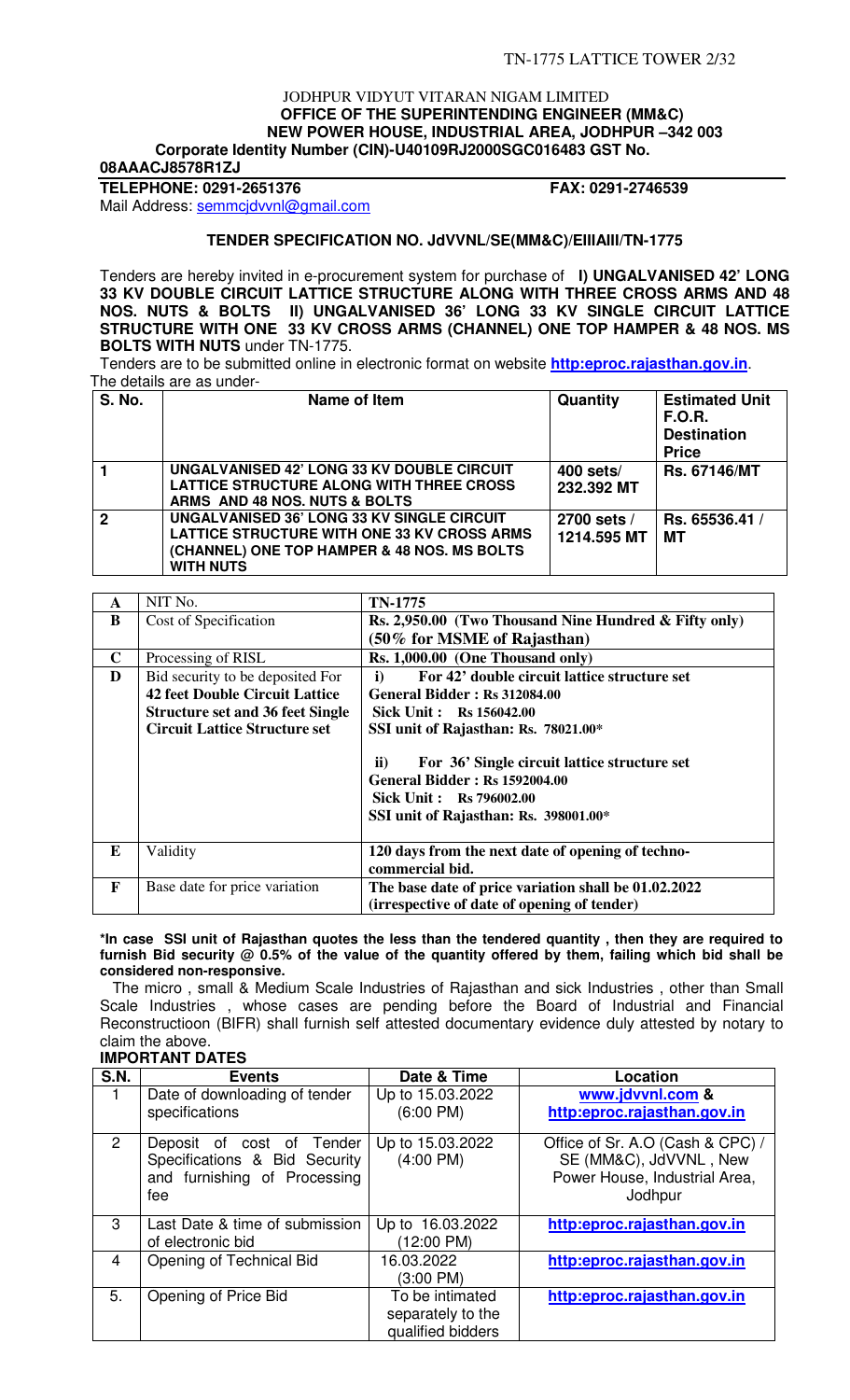## **SECTION-III**

**TECHNICAL SPECIFICATION FOR SUPPLY I) UNGALVANISED 42' LONG 33 KV DOUBLE CIRCUIT LATTICE STRUCTURE ALONG WITH THREE CROSS ARMS AND 48 NOS. NUTS & BOLTS II) UNGALVANISED 36' LONG 33 KV SINGLE CIRCUIT LATTICE STRUCTURE WITH ONE 33 KV CROSS ARMS (CHANNEL) ONE TOP HAMPER & 48 NOS. MS BOLTS WITH NUTS UNDER TN-1775.** 

## **1. SCOPE**

This specification covers fabrication, testing & delivery of fabricated steel items as a complete package, complete in all respect as per GTP/Drawings (to be provided by the purchaser to the successful bidder). The steel sections generally used, tentative unit weight & BOM of fabricated item is enclosed at Schedule-I. The final bill of material for the purpose of payment shall be prepared and submitted by the supplier after approval of model assembly by the purchaser.

## **2. CLIMATIC CONDITIONS**

| I. Peak ambient temperature                        | 50 Degree C   |
|----------------------------------------------------|---------------|
| II. Maximum average ambient temperature            | 40 Degree C   |
| III. Maximum temperature attainable                | 60 Degree C   |
| IV. Maximum relative humidity                      | 100 %         |
| V. Minimum relative humidity                       | 50%           |
| VI. Average number of thunder storm days per annum | 40            |
| VII. Average number of rainy days per annum        | 100           |
| VIII. Average annual rainfall                      | 10-100 cm     |
| IX. Maximum wind pressure                          | 100 $Kq/sq.m$ |
| X. Altitudes not exceeding                         | 1000 mtrs.    |

## **3. REQUIREMENT**

The approximate quantities required of finished structure is indicated in the Schedule-I (schedule of requirement along with approximate weight).

The quantities mentioned in the schedule of requirement (Schedule-I) are provisional. However, the net quantity shall be determined later-on at the time of finalization of the tender. The purchaser reserves the right to increase or decrease the tendered quantity/ weight of structure. The purchaser also reserves the right to split the quantity and to entrust the order for the supply on one or more Suppliers. The bidder shall agree to supply part quantity ordered on him at the rates/ prices mentioned in the tender or accepted by the purchaser.

## **4. DELIVERY**

The maximum commencement period allowed shall be 30 days from the date of receipt of purchase order and entire ordered quantity shall be completed in **8 (Eight)** months thereafter at **equal monthly rate**. The bidder is required to quote monthly delivery**.** In case ordered quantity is different than quoted quantity, delivery shall be adjusted proportionately**. Tender in which monthly delivery is not indicated likely to be ignored.**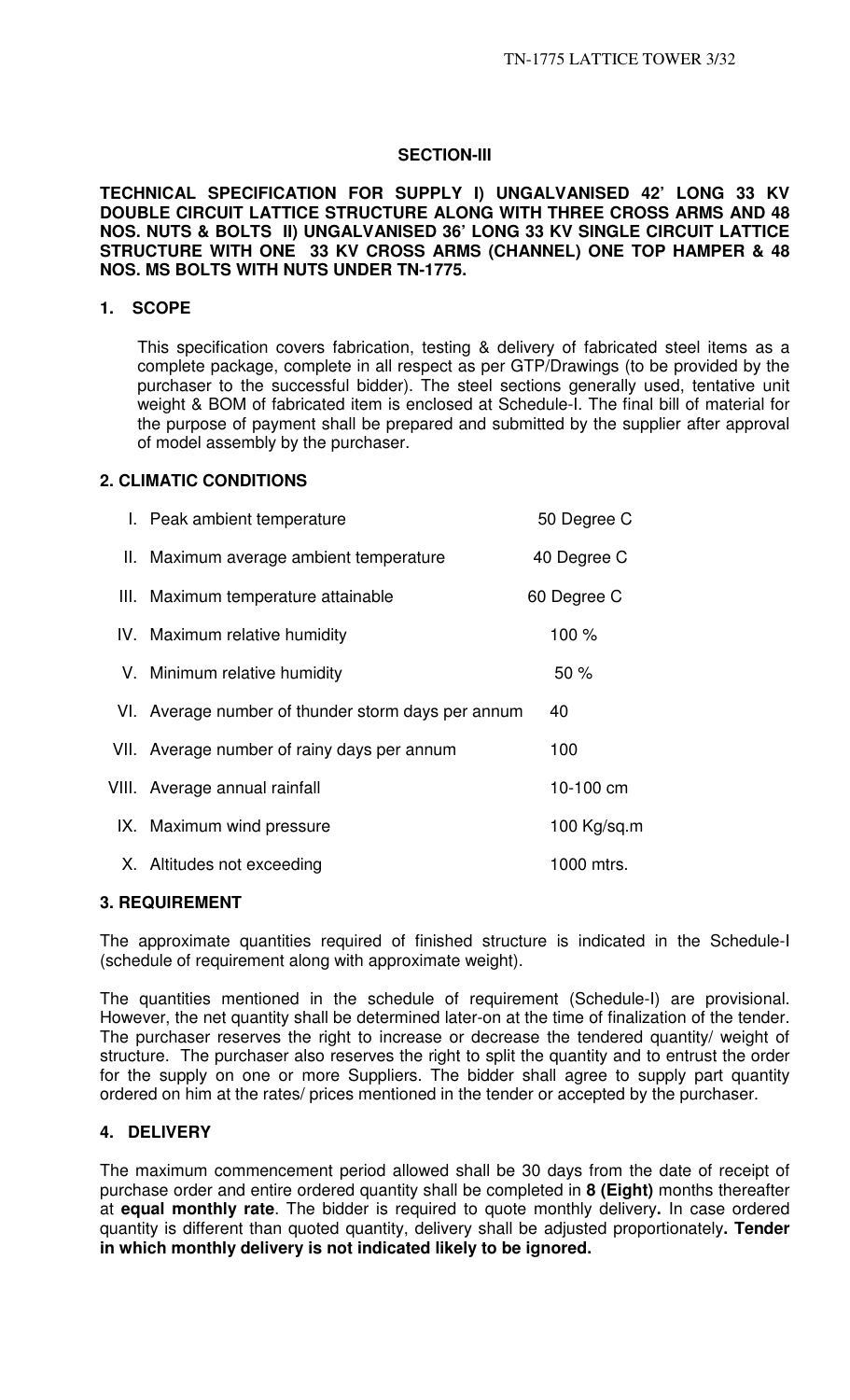# **5. STANDARDS :**

All materials and equipments shall comply in all respect with the requirements of the latest edition of the relevant Indian Standard Specification(s) except as modified in this specification. Where the relevant ISS is not available, the material / equipment should comply the latest BSS. All the items should be made / fabricated/tested from steel sections conforming to IS:2062 (latest amended).

## **6. FINANCIAL RESOURCES AND EXPERIENCE**

The bidder shall furnish the details regarding his previous experience in performing same or similar comparable work, the technical strength and manufacturing facilities available and also financial capability along with the tender. The bidder is also required to furnish the following information.

- a. Standing of the firm as manufacturer/Supplier
- b. Approximate qty, fabricated so far at his works on monthly basis.
- c. Testing facilities available at his works.

## **7. MATERIAL:**

The Supplier shall make his own arrangement for the procurement of steel sections before commencement of work. The purchaser shall be at liberty to have samples of steel used, tested / checked in any laboratory at his own cost and reject the supply, if it is found below the required standard.

All the material required for fabrication shall be stocked in adequate quantity by the Supplier to ensure the progress of the work is not jeopardized. **No relaxation in the delivery time shall be allowed on the pretext of non- availability or short supply of raw materials.** 

## **8. WORKMANSHIP:**

The fabrication shall be done in such a way that there is a good finish of the fabricated structures. The steel structure shall be fabricated accurately adhering to dimensions as per the approved drawings. All the steel sections shall be carefully leveled/ straightened and made true to method which shall not injure the material so that when assembled the adjacent surface are in close contract through out. No rough edges shall be permitted anywhere throughout the work. Holes must be perfectly circular. The tolerance(s) as per drawing/ clause hereunder is permissible. All burrs left by drills or punches shall be removed completely. No bolts holes shall be more than **1.5 mm** bigger than the corresponding bolt diameter.

In general all fabrication work shall conform to provision of IS-802 (part-I) 1978 latest amended. However the details given in this specification shall prevail in specified items. The overlapping of the M.S.Flat on M.S.angle shall be minimum 30 mm.

The holes near the bend lines of absent member, on both sides of bent lines shall be punched/ drilled after bending and relative position of these holes, shall be maintained with the use of proper templates/jigs and fixtures.

Punched holes must be square to the plates and the wall of the holes parallel. The following maximum tolerance of accuracy of punched holes is permissible.

- a) Holes must be perfectly circular and no tolerance in this respect is permissible.
- b) The maximum allowable difference in diameter of the holes on the two sides of plates or angle is 0.8mm i.e. the allowable taper in punched holes should not exceed 0.8 mm on diameter.
- c) Holes must be square with the plates or angles and slant holes will not be permitted.

All burrs left by drills or punches shall be removed completely. Drifting or riming to enlarge defective holes shall not be permitted. Minimum edges distance from the centre of any bolt holes shall not be less than what has been indicated hereunder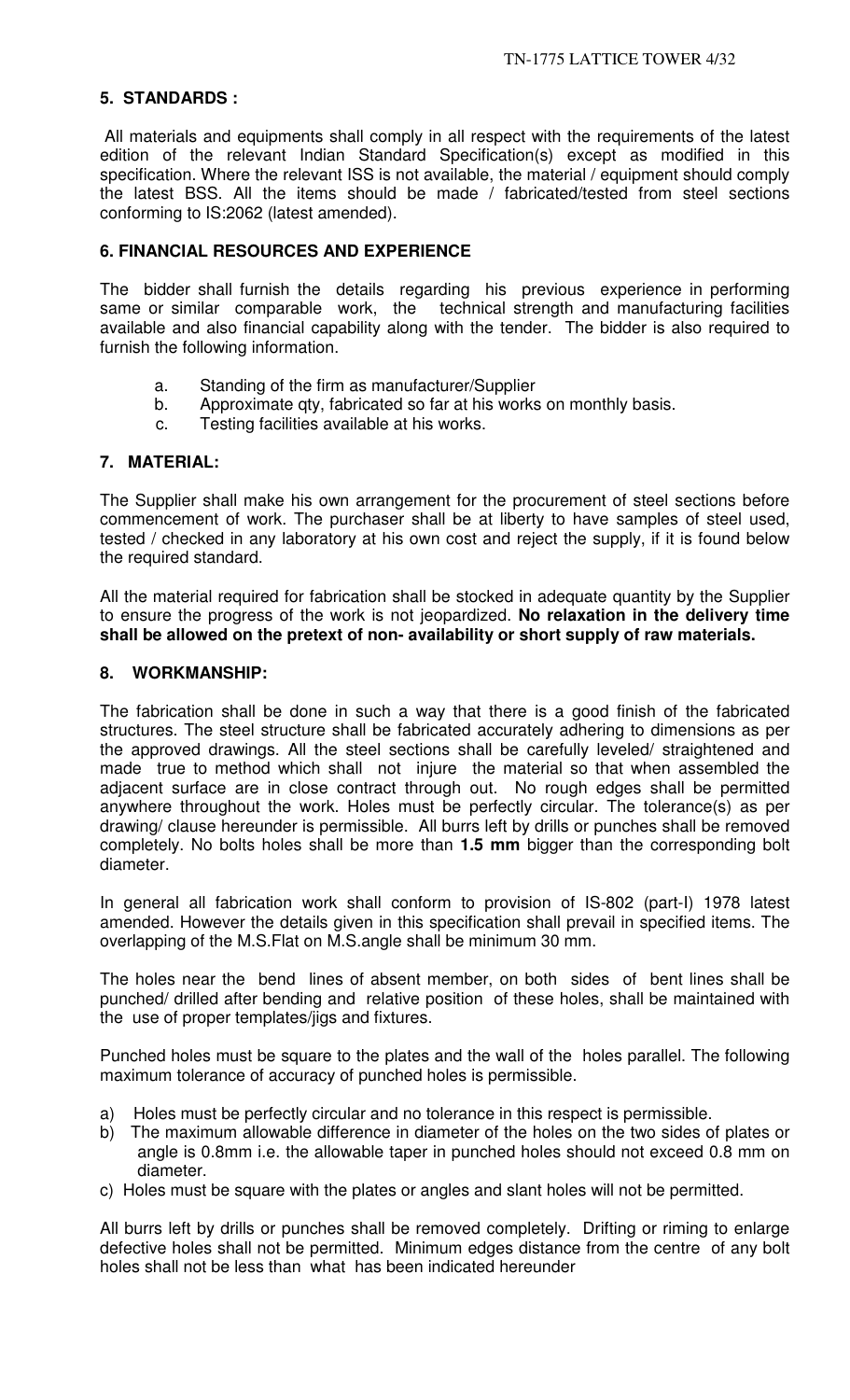| bolts<br>in mm | Dia of Min. flange<br>width of sec.<br>tion in mm | Min.rolled<br>edge distance<br>in mm | Min. sheared<br>edge distance<br>in mm |  |
|----------------|---------------------------------------------------|--------------------------------------|----------------------------------------|--|
| 16             | 45                                                | 20                                   | 23                                     |  |

## **9. DRAWING & MODEL ASSEMBLY :**

3 sets of drawing shall be furnished by the successful bidder based on JdVVNL drawing for according approval of the purchaser before commencement as per clause No.1.12.1 of GCC(Section-II).

The Supplier shall offer one set of model assembly (proto type) for the respective structure as per the drawings provided to him for checking/ approval of the purchaser before commencement of supplies. The firm who have already supplied same item under previous TNs as per same drawing/design and specification in any DISCOM (Jaipur, Ajmer & Jodhpur) during last three years from the date of opening of Techno-Commercial Bid shall be exempted from approval of model assembly.

In case any deviation is detected, during the process of preparing the model assembly, the Supplier shall intimate the purchaser or his authorized representative at the time of inspection of model assembly. The final bill of material shall be as per approved bill of material.

#### **After inspection and checking of the model assembly of lattice structure, the same shall be type tested for Radiography inspection (X-rays) of welding joint at any independent NABL Accredited Laboratory or CPRI/Govt. approved lab.**

The Supplier shall take-up the mass fabrication of the structure(s) only after the purchaser has approved the model assembly along with bill of material.

Any period taken beyond 30 days for approval of model assembly shall be to bidders account. No extra time shall be allowed in commencement period in getting the prototype approval.

## **10. MARKING**

Each individual structure / section shall carry a code number conforming to component number given to it in the drawing / Bill of material. The code number of approved size shall be stamped with a metal dye of 16 mm size on the member and shall be legible. The name of manufacturers in suitable code and the word "**JUD**" & "**TN No**" shall also be stamped / punched on each individual section with metal dye of not less than 16 mm size.

If the above marking is not found on the material received in the stores, the receipted challan shall not be given by the concerned stores. The challan shall only be issued after verification of material by the Store officer.

## **11. INSPECTION, TESTING & CHECKING:**

The finished product before acceptance shall be subject to inspection in respect of workmanship, checking of dimension/weight & testing as per requirement of relevant IS:2062 (latest amended), approved drawings and bill of material, at the suppliers works if not supported by test certificates of main producers viz. SAIL/TISCO/RINL. The certificate for type test (chemical composition & mechanical properties test) issued by prime producer(s) shall be furnished along with the inspection call to the SE(MM&C), otherwise testing shall be arranged at independent Lab on the cost of supplier. The certificate and relevant invoices shall be in the name of the firm on whom the order is placed by the Nigam. **In case bidder use the steel sections manufactured by prime producers then the inspecting officer shall verify and record in the inspection report regarding stamping and mark of prime producers**. The certificate(s) in the name of other parties/ sources shall not be accepted and in such cases the tests for chemical and mechanical properties shall have to be arranged in the presence of inspecting officer(s) at recognized lab/ **any independent lab / test house having the testing equipments (used in the testing),calibrated by NABL/NPL Accredited calibration laboratories or equivalent.**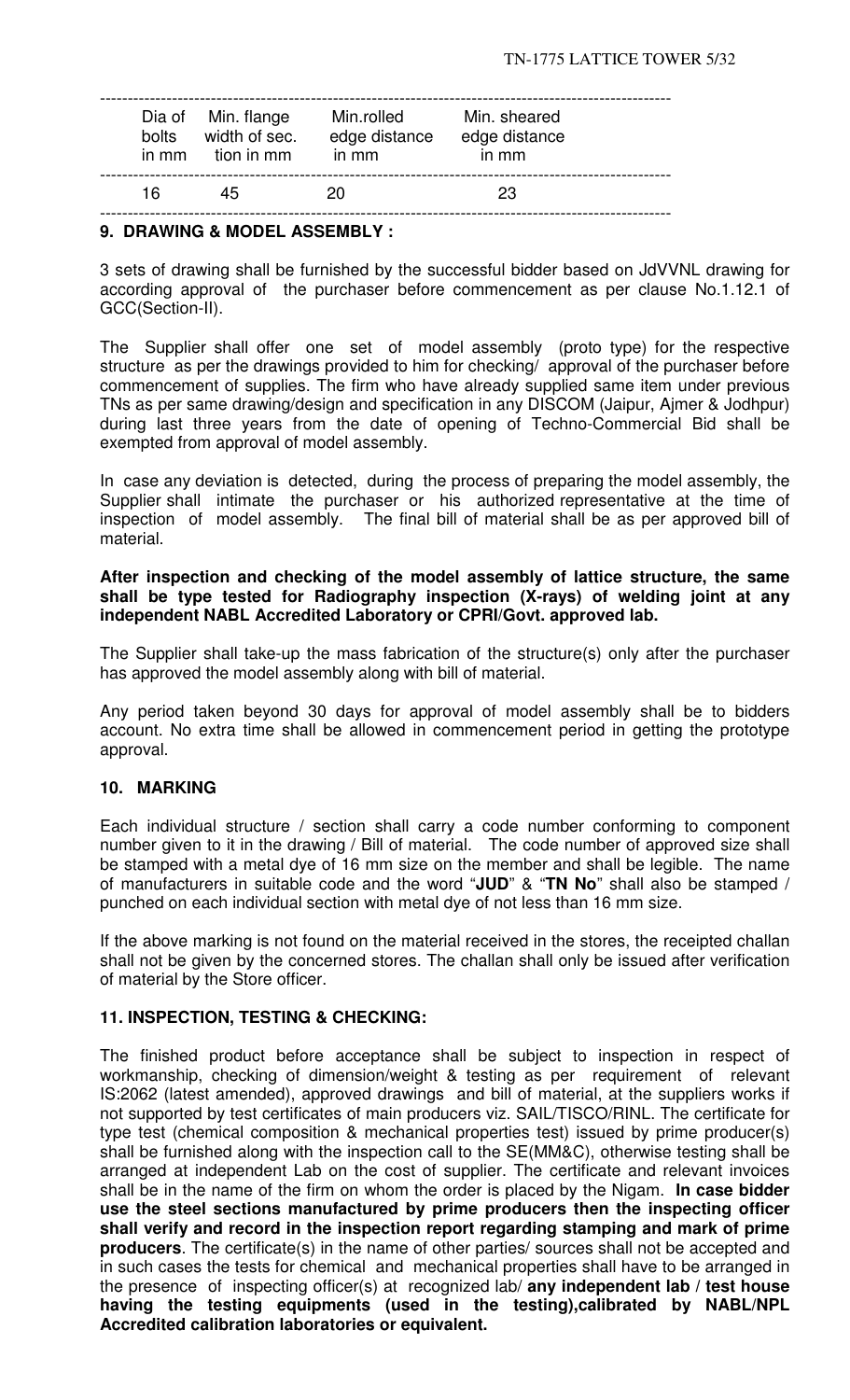The supplier shall present the latest Calibration Certificate(s) of testing instruments/ equipments to be used for the testing of the material covered in the purchase order to the authorized inspecting officer/inspecting agency of the purchaser. The testing instruments/ meters/ apparatus etc. should be got calibrated by the supplier from time to time from independent test laboratory/ house having valid accreditation from National/ Accreditation Board for testing and calibrating laboratories for testing equipments/ original manufacturer having trace ability to NABL/NPL or equivalent.

The calibration certificate(s) should not in any case be older than one year at the time of presenting the same to the inspecting officer/inspecting agency of the purchaser. The testing instruments/equipments should be duly sealed by the Calibrating agency and be indicated in the calibration certificate(s).

The following facilities are to be provided by the supplier at his own cost to the inspecting officer of JdVVNL.

- (a) Suitable accommodation.
- (b) Local conveyance between arrival point, place of stay, works and departure point.
- (c) The supplier shall assist in arranging return ticket and reservation on the request of the inspecting officer for which the payment shall be made by the inspecting officer. In case of joint inspection, single or shared double room accommodation shall be provided.

## **12. TESTS**

.

**Test before dispatch**:- The various steel section/structure before dispatch shall be subject to following test as per IS:2062( latest amendment) at the manufacturer's works Routine test/acceptance test

- (i) Dimensional checking and visual inspection
- (ii) Weight checking
- (iii) Chemical composition test
- (iv) Mechanical property test
- (v) Checking of welding.

## **13. SAMPLING:**

The inspection shall be carried out on each lot separately. The following number of pieces selected at random shall be subject to inspection/ testing and checking.

| a) | Workmanship and dimension checking : 3 % samples from finished item. |                                    |
|----|----------------------------------------------------------------------|------------------------------------|
| b) | <b>Chemical test</b>                                                 | : One sample of each steel section |
|    |                                                                      | from the entire lot of material    |
|    |                                                                      | offered for inspection.            |
|    | c) Tensile test                                                      | : One sample of each steel section |
|    |                                                                      | from every 50 MT or Part thereof.  |
|    | Bend test                                                            | : One sample of each steel section |
|    |                                                                      | from every 50 MT or Part thereof.  |
|    |                                                                      |                                    |

## **14. TOLERANCE IN DIMENSIONS:**

The tolerance(s) shall be permissible as per IS: 1852-1985 (latest amended). Further the following tolerance(s) on fabricated items will also be allowed.

| i) Tolerance in over all length                          | ± 3mm            |
|----------------------------------------------------------|------------------|
| ii) Tolerance in edge dimensions (centre of hole to end) | ±2mm             |
| iii) Tolerance in hole centre                            | ±2mm             |
| iv) Circular holes                                       | No tolerance     |
| v) Weight Tolerance                                      | $+2\%$ to (-) 4% |
|                                                          |                  |

## **15. GUARANTEED TECHNICAL PARTICULARS:**

The bidder shall furnish the guaranteed technical particulars of the material as required in the schedule-V by mentioning specific figures therein. Any item of the GTP left unfilled or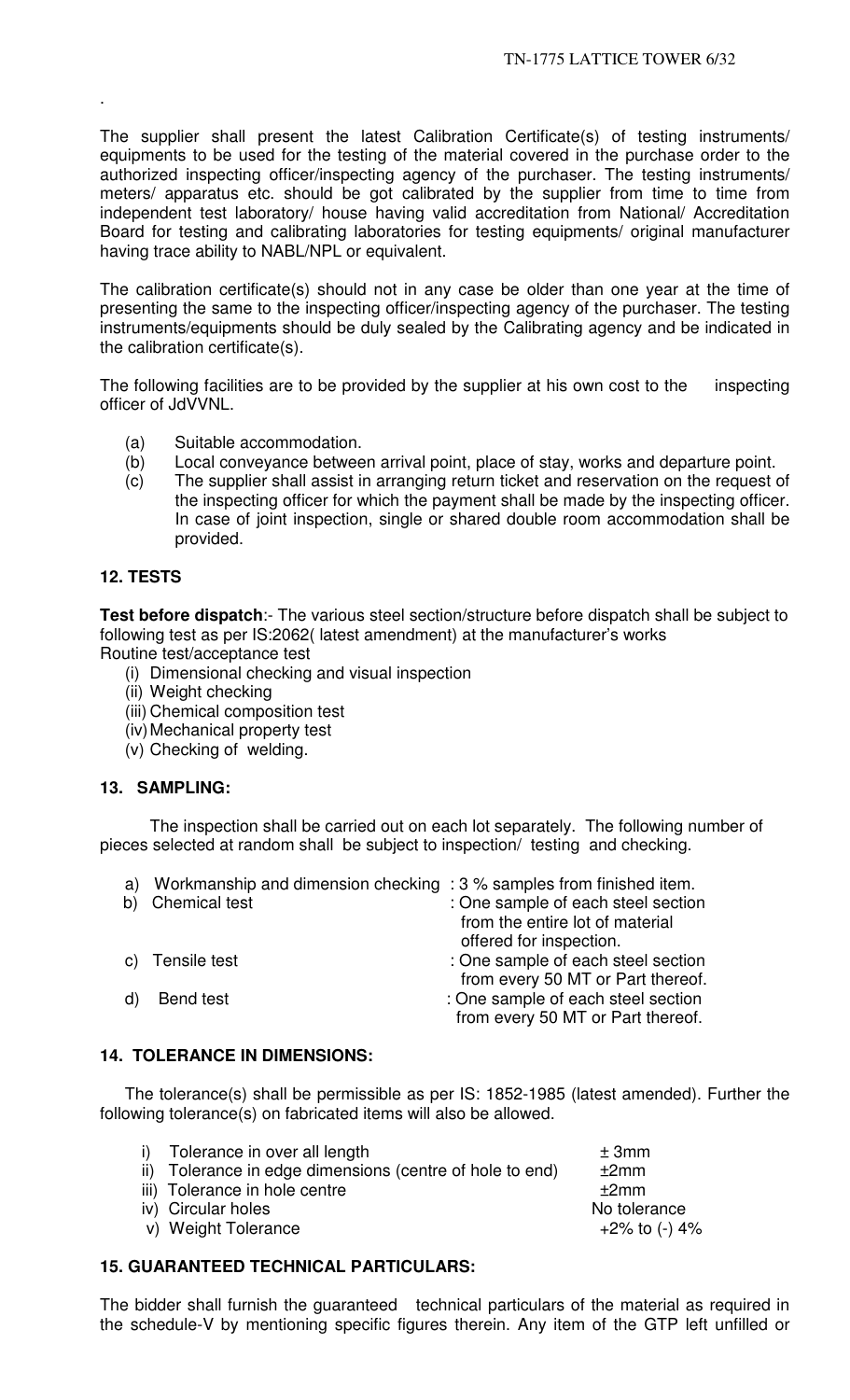simply written as per ISS etc. shall be considered as incomplete GTP and such tender is liable to be rejected.

## **16. PACKING AND FORWARDING**

The finished items complete in all respect dully inspected and cleared for dispatch, shall have to be delivered in Nigam's stores located anywhere in Jodhpur Discom by Road. Unloading of material at store(s) is Suppliers responsibility.

## **17. CRITERIA FOR ACCEPTANCE**

The inspected material should be strictly in accordance to the GTP of the specification otherwise the material shall be treated as rejected and shall not be accepted.

## **18. PRICES AND PRICE VARIATION**

The prices shall be quoted on F.O.R. destination basis in Rs. per MT indicating ex-works price, F&I and GST. The bidder shall quote the prices in **Schedule-IV** strictly in the manner prescribed in Clause No. 1.09 of section-I (Instructions to bidders) and Clause No.1.33 of section-II (G.C.C).

The quoted price shall be variable as per Price Variation formula given in this specification at Schedule-II without any ceiling. **The base date of price variation shall be 01.02.2022 (irrespective of date of opening of tender), and shall be governed as per clause No.1.10. of Instructions to bidders**.

## **19. WEIGHT**

The weight of structure shall mean the weight of structures calculated by using standard sectional weights of all steel structural members of the sizes indicated in the fabrication drawings and/or subsequently revised drawings and bill of material without taking into consideration the reduction in weight due to drilling of bolt-holes, skew cuts, chamfering etc. or the increase in weight due to galvanization.

The material shall be acceptable if found within permissible tolerance limit i.e.  $+2\%$  and (-) 4%.

## **20. PAYMENT**

Payment for the supplied material shall be made as per the actual weight or weight as per BOM whichever is less. No payment shall be made for excess weight, but in case the weight is observed within permissible negative tolerance, the payment shall be made on actual weight basis, verified by consignee(s) in the store, accordingly.

Payment shall be governed in accordance with the clause No.1.42 of GCC.

## **21. QUANTITY TOLERANCE**

A quantity tolerance of ±2% (plus minus two percent) shall be allowed on ordered quantity for completion of supply.

## **22. DELAY IN DELIVERY & DELAY IN DESPATCH**

 The delay in delivery and delay in dispatch shall invoke provisions of clause No. 1.23 & 1.24 of the GENERAL CONDITIONS OF CONTRACT (Sec.II) " .

## **23. PRICE FALL CLAUSE:**

If lower rates are received /finalized in subsequent tender for this item then price fall clause shall be applicable as per clause 1.60 of GCC.

## **24. DEPARTURE FROM SPECIFICATION**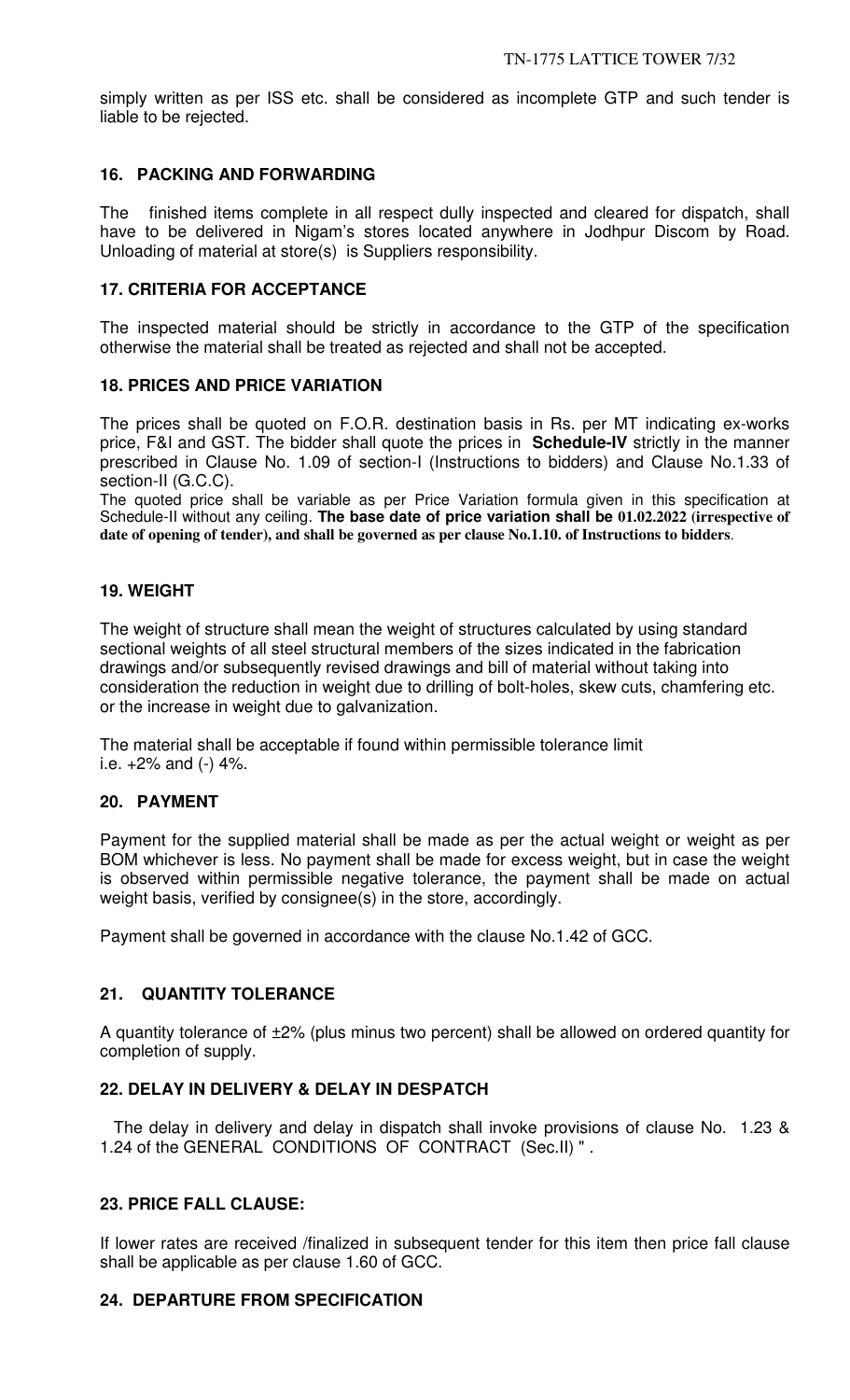Technical deviation including GTP and commercial deviation including delivery if any shall be mentioned in schedule-VI-A & Schedule-VI-B "departure from specification" attached with this specification. Mentioning of such deviations elsewhere in the offer will not be considered as deviation. The printed terms and conditions of sales and other if any attached with the offer will not be considered.

Any item not covered under the above technical specification shall be governed as per section-II (GCC).

**25.0** Further, old tax structure wherever appearing in ITB & GCC may be replaced by GST as per notification wef 1.07.2017.

Further, GST registration number of Jodhpur Discom is 08AAACJ8578R1ZJ.

## **26.0 ADDITIONAL ORDER**

 Repeat order for additional quantities upto 50% of original ordered quantities , may be placed by the nigam on the same rates ,terms and conditions given in the contract.

**27.0** Every Micro, Small & Medium enterprises of Rajasthan shall be required to submit an affidavit in schedule-X, along with duly filled bid document.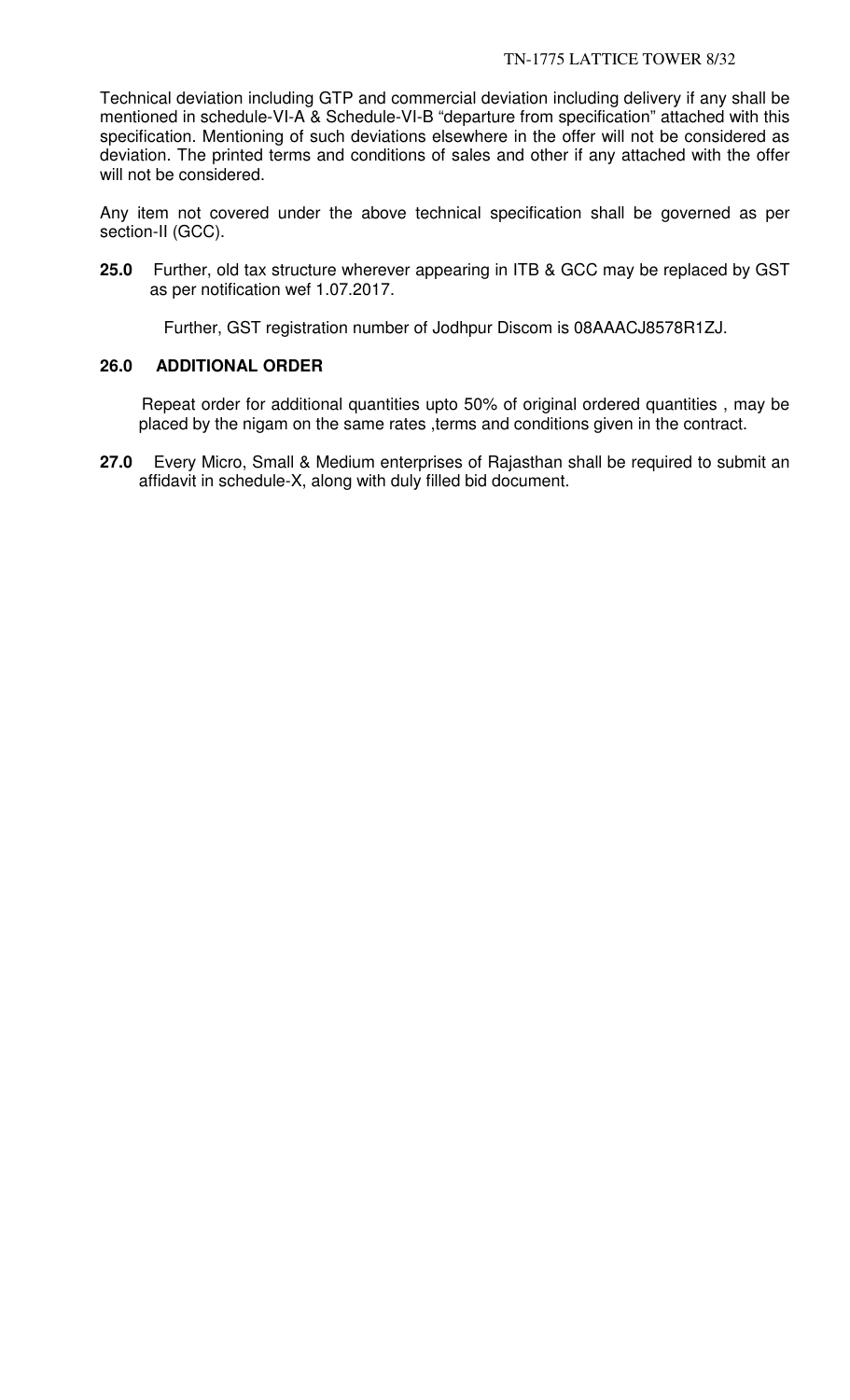#### **SCHEDULE - I**

#### **i) SCHEDULE OF REQUIREMENT FOR UNGALVANISED 42' LONG 33 KV DOUBLE CIRCUIT LATTICE STRUCTURE ALONG WITH THREE CROSS ARMS AND 48 NOS. NUTS & BOLTS UNDER TN-1775.**

| S.        | Type of structure        | Unit wt. in   | Provisional  | Total<br>wt. in | sections<br>General  |
|-----------|--------------------------|---------------|--------------|-----------------|----------------------|
| <b>No</b> |                          | MT .(approx.) | qty. in sets | MT (approx.)    | involved             |
|           |                          |               |              |                 |                      |
|           | (D/C)<br>33<br><b>KV</b> | 0.508060      | 400          | 203.224         | M.S.Angle<br>65x65x5 |
|           | Lattice                  |               |              |                 | mm                   |
|           | Structure(42'            |               |              |                 | 75x75x6 mm           |
|           | long)                    |               |              |                 | 50x50x6 mm           |
|           |                          |               |              |                 | M.S.Flat 50x6 mm     |
|           |                          |               |              |                 | 50x10 mm             |
|           | 33 KV Cross Arm I        | 0.022179      | 1200         | 26.615          | Channel 100x50 mm    |
|           | (Channel)                |               |              |                 |                      |
|           | M.S. Nuts & Bolts        | 0.000133      | 19200        | 2.553           |                      |
|           | (M16x45N)                |               |              |                 |                      |
|           | <b>Total weight</b>      | 0.580981      |              | 232.392         |                      |

## **ii) SCHEDULE OF REQUIREMENT FOR UNGALVANISED 36' LONG 33 KV SINGLE CIRCUIT LATTICE STRUCTURE WITH ONE 33 KV CROSS ARMS (CHANNEL) ONE TOP HAMPER & 48 NOS. MS BOLTS WITH NUTS UNDER TN-1775.**

| <b>Length of Members and Weight</b><br>Item<br><b>Section</b><br>No. |                         |               |                          |                       |                            |
|----------------------------------------------------------------------|-------------------------|---------------|--------------------------|-----------------------|----------------------------|
|                                                                      |                         | Lengt<br>h MM | Qty                      | Sect. Wt.<br>Kg. / M. | <b>Total Weight</b><br>Kg. |
|                                                                      |                         |               | No.                      |                       |                            |
| 1.                                                                   | LEG L 50x50x6 MM        | 5500          | 8                        | 4.5                   | 198.00                     |
| 2.                                                                   | Belt L 50x50x6 MM       | 710           | $\overline{\mathbf{4}}$  | 4.5                   | 12.78                      |
| 3.                                                                   | Belt L 50x50x6 MM       | 645           | $\overline{\mathbf{4}}$  | 4.5                   | 11.61                      |
| 4.                                                                   | Belt L 50x50x6 MM       | 580           | $\overline{\mathbf{4}}$  | 4.5                   | 10.44                      |
| $\overline{5}$ .                                                     | Belt L 50x50x6 MM       | 505           | $\overline{4}$           | 4.5                   | 9.09                       |
| 6.                                                                   | Belt L 50x50x6 MM       | 455           | $\overline{4}$           | 4.5                   | 8.19                       |
| $\overline{7}$ .                                                     | Flat 50x10 MM           | 410           | $\overline{c}$           | 3.93                  | 3.22                       |
| 8.                                                                   | Flat 50x10 MM           | 350           | $\overline{2}$           | 3.93                  | 2.75                       |
| 9.                                                                   | Flat 50x10 MM           | 280           | $\overline{2}$           | 3.93                  | 2.20                       |
|                                                                      | Belt Flat 50x10 MM      | 265           | $\overline{2}$           | 3.93                  | 2.08                       |
| 10.                                                                  | Bracing Flat 50x6 MM    | 470           | $\overline{\mathbf{4}}$  | 2.36                  | 4.44                       |
| 11.                                                                  | Bracing Flat 50x6 MM    | 475           | $\overline{\mathbf{4}}$  | 2.36                  | 4.48                       |
| 12.                                                                  | Bracing Flat 50x6 MM    | 535           | $\overline{\mathcal{A}}$ | 2.36                  | 5.05                       |
| 13.                                                                  | Bracing Flat 50x6 MM    | 535           | $\overline{4}$           | 2.36                  | 5.05                       |
| 14.                                                                  | Bracing Flat 50x6 MM    | 535           | 4                        | 2.36                  | 5.05                       |
| 15.                                                                  | Bracing Flat 50x6 MM    | 550           | $\overline{\mathbf{4}}$  | 2.36                  | 5.19                       |
| 16.                                                                  | Bracing Flat 50x6 MM    | 585           | $\overline{\mathbf{4}}$  | 2.36                  | 5.52                       |
| 17.                                                                  | Bracing Flat 50x6 MM    | 660           | $\overline{4}$           | 2.36                  | 6.23                       |
| 18.                                                                  | Bracing Flat 50x6 MM    | 665           | $\overline{\mathbf{4}}$  | 2.36                  | 6.27                       |
| 19.                                                                  | Bracing Flat 50x6 MM    | 705           | $\overline{\mathbf{4}}$  | 2.36                  | 6.65                       |
| 20.                                                                  | Bracing Flat 50x6 MM    | 850           | $\overline{4}$           | 2.36                  | 8.02                       |
| 21.                                                                  | Bracing Flat 50x6 MM    | 860           | $\overline{4}$           | 2.36                  | 8.12                       |
| 22.                                                                  | Bracing Flat 50x6 MM    | 875           | $\overline{4}$           | 2.36                  | 8.26                       |
| 23.                                                                  | Bracing Flat 50x6 MM    | 960           | $\overline{4}$           | 2.36                  | 9.06                       |
| 24.                                                                  | Bracing Flat 50x6 MM    | 960           | $\overline{4}$           | 2.36                  | 9.06                       |
| 25.                                                                  | Bracing Flat 50x6 MM    | 960           | $\overline{\mathbf{4}}$  | 2.36                  | 9.06                       |
| 26.                                                                  | Bracing Flat 50x6 MM    | 1145          | $\overline{\mathbf{4}}$  | 2.36                  | 10.81                      |
| 27.                                                                  | Bracing Flat 50x6 MM    | 1150          | 4                        | 2.36                  | 10.86                      |
| 28.                                                                  | Belt Angle 50x50x6 MM   | 800           | $\overline{\mathbf{4}}$  | 4.50                  | 14.40                      |
| 29.                                                                  | Butt Joint L 65x65x5 MM | 462           | $\overline{\mathbf{4}}$  | 4.90                  | 9.05                       |
| 30.                                                                  | Butt Joint Flat 50x6 MM | 462           | 4                        | 2.36                  | 4.36                       |
| 31.                                                                  | Butt Joint Flat 50x6 MM | 196           | 4                        | 2.36                  | 1.85                       |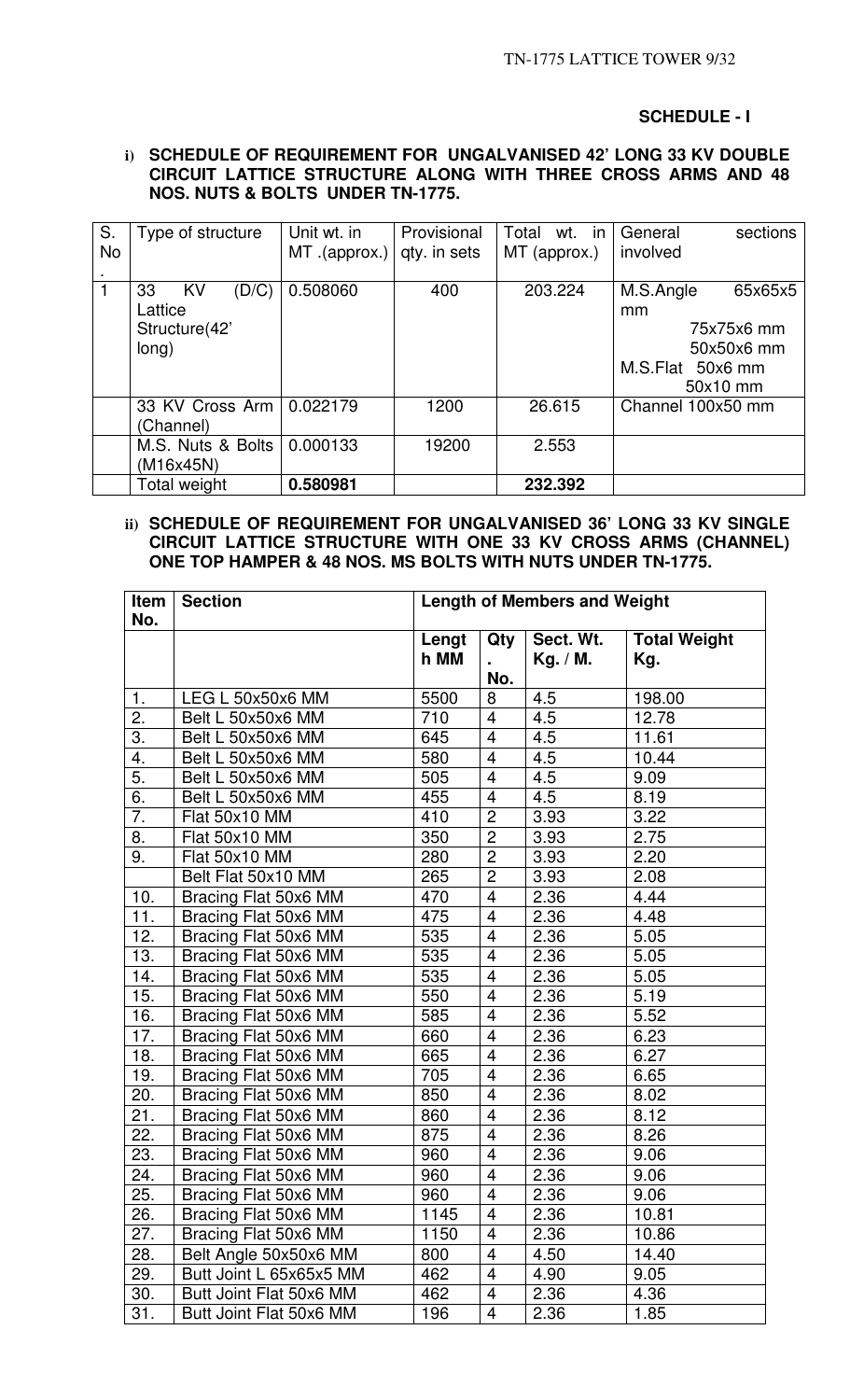## TN-1775 LATTICE TOWER 10/32

|     | Wt. of Tower only         |      |    |       | 417.20 |
|-----|---------------------------|------|----|-------|--------|
| 32. | X-Arms Channel 100x50 MM  | 2320 |    | 9.56  | 22.18  |
| 33. | Top Hampers Flat 50x10 MM | 1015 |    | 3.93  | 3.99   |
| 34. | MS Bolts & Nuts M 16x45   |      | 48 | 0.135 | 6.48   |
|     | Total weight in Kg.       |      |    |       | 449.85 |

| <b>Total weight</b> | ate.<br>US | <b>I.595 MT</b> |
|---------------------|------------|-----------------|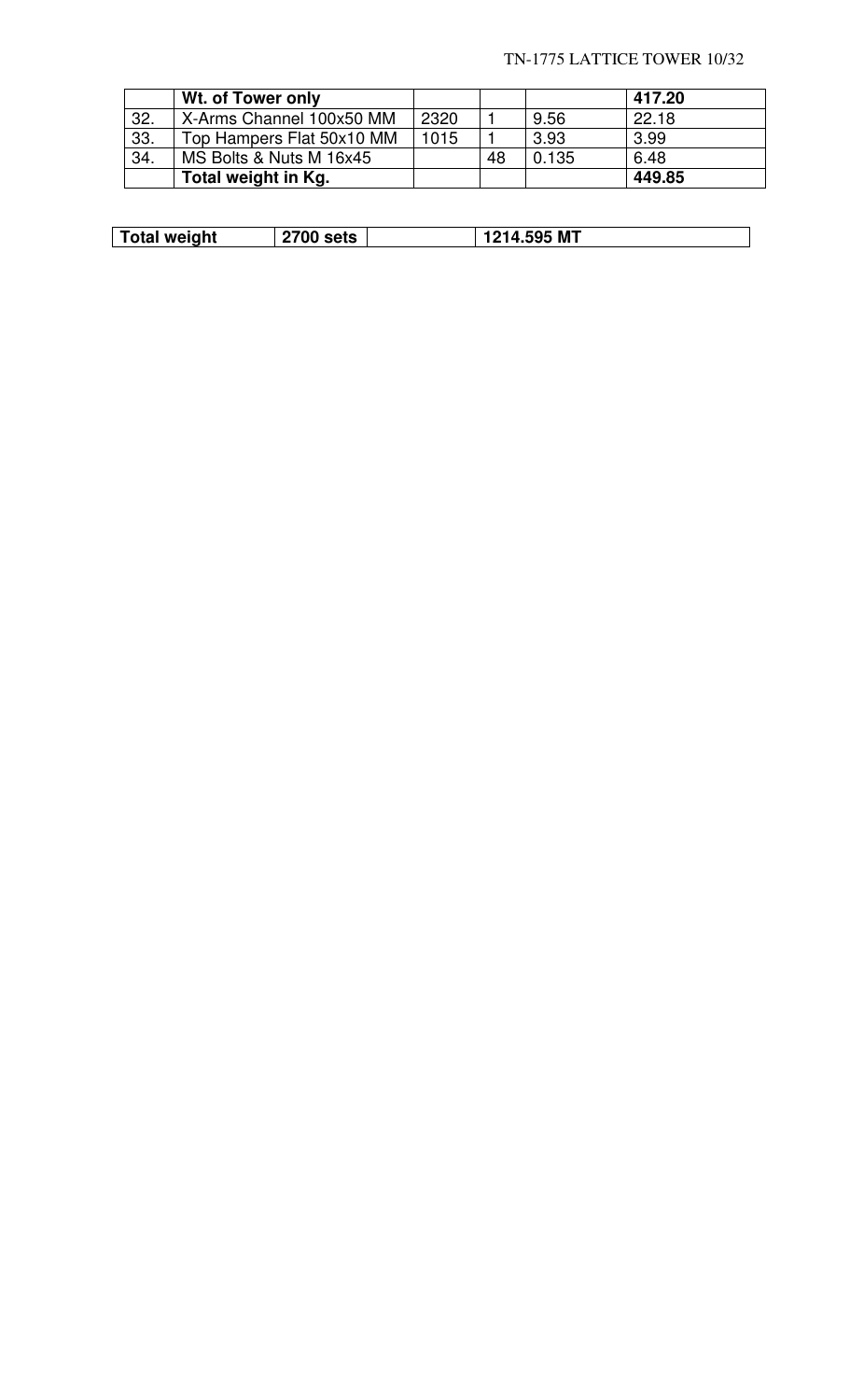## **SCHEDULE-II**

# **PRICE & PRICE VARIATION FORMULA**

The price variation shall be calculated on the basis of formula detailed below :

# **P= P0 {0.11+0.66(SBIR/SBIR0) + 0.23 (W/W0)}**

where :

P= Ex-works Price payable as adjusted in accordance with the above formula in Rs./MT.

P0= Ex-works Price quoted/confirmed in Rs./MT

SBIR= Price of Steel Billets-Retail ( as published by IEEMA).

This price is as applicable on the  $1<sup>st</sup>$  working day of the month, Two months prior to the date of delivery.

SBIR0= Price of Steel Billets-Retail ( as published by IEEMA).

This price is as applicable on the  $1<sup>st</sup>$  working day of the month, One month prior to the date of tendering.

- W= All India Average consumer price index number for industrial workers, as published by the Labour Bureau, Ministry of Labour, Govt. of India (base: 2016= 100). This index number is as applicable on the first working day of the month, 4 months prior to the date of delivery.
- W0= All India Average consumer price index number for industrial workers, as published by the Labour Bureau, Ministry of Labour, Govt. of India (base: 2016= 100). This index number is as applicable on the first working day of the month, 3 months prior to the date of tendering.

**The base date of price variation shall be 01.02.2022 (irrespective of date of opening of tender), and shall be governed as per clause No.1.10. of Instructions to bidders**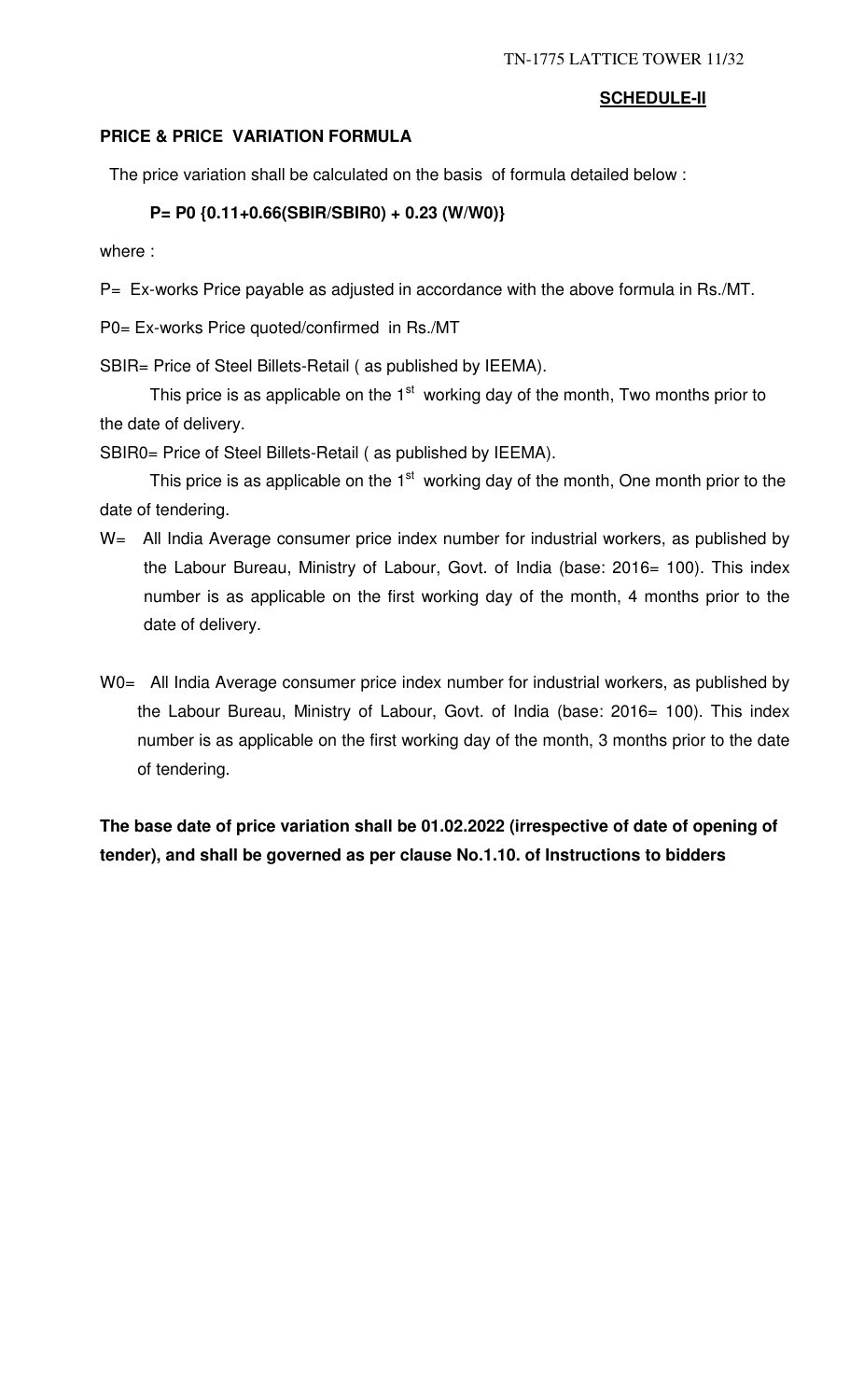# **DETAILS OF APPLICABLE STANDARDS / SPECIFICATION/ MANUALS :**

The material shall comply with the relevant provisions made in the following Indian Standards Specification (now BIS) with latest amendments.

| IS:2062: (Latest amended) | Raw material & Method of testing       |
|---------------------------|----------------------------------------|
| IS:1852 (Latest amended)  | <b>Rolling &amp; cutting Tolerance</b> |

 All materials and sections shall comply in all respect with the requirement of latest addition of relevant Indian Standard Specification except as modified in this Specification. Where the relevant ISS is not available, the material / sections should comply with the latest BSS. The entire item should be made/ fabricated from steel sections conforming to IS: 2062 (latest amended). Rolling and cutting tolerances for hot rolled steel products shall be governed as per IS:1852 (latest amended).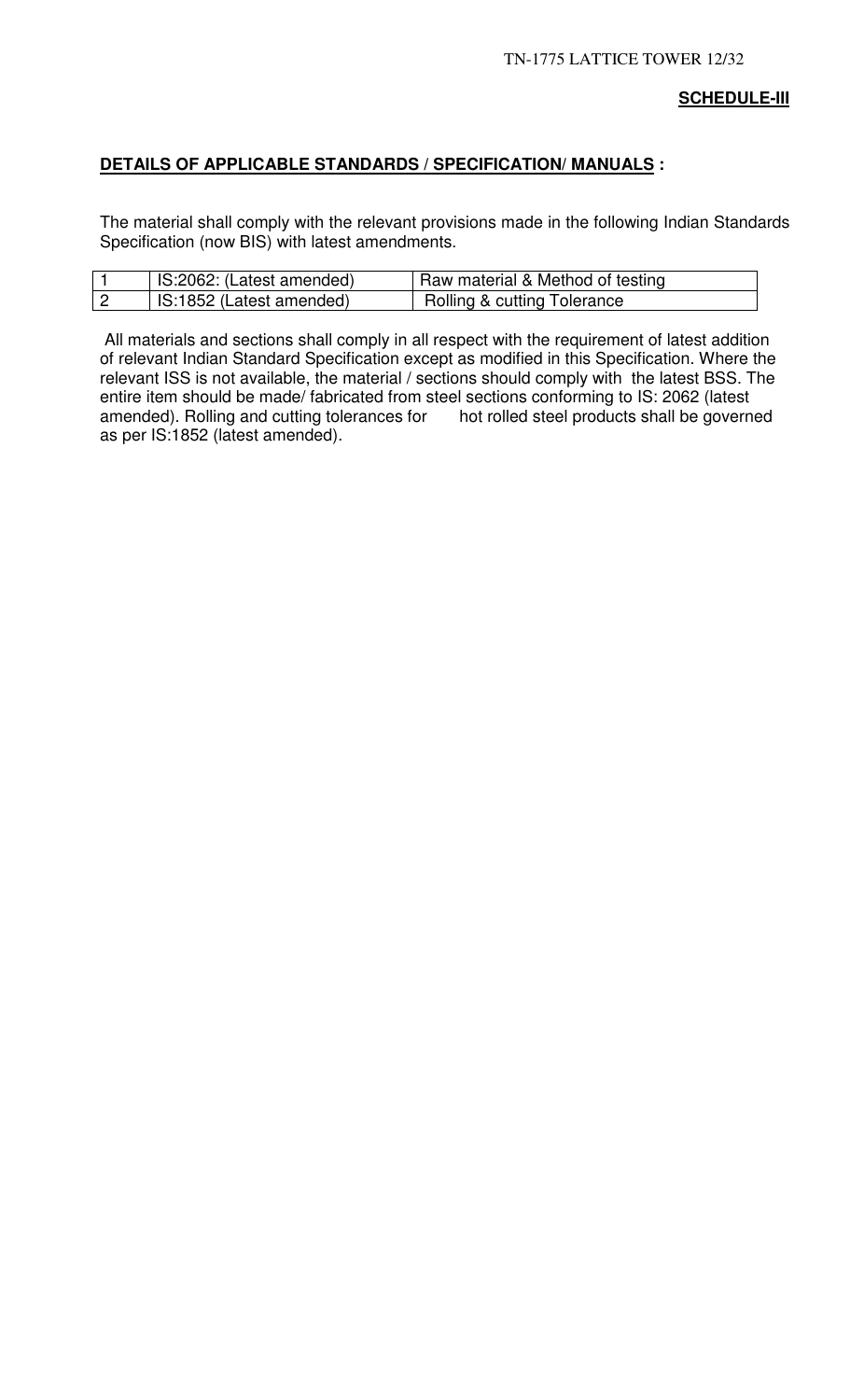## SCHEDULE-III-A

## **QUALIFICATION REQUIREMENT**

The bidder should fulfill following qualifying requirements for successful participation in the tender along with relevant documentary evidence supporting each qualifying requirement without which the offer shall be considered non-responsive & rejected.

## **1.0 STATUS OF BIDDER:-**

- a) The bidder should be a Manufacturer of offered items. The offers from sole selling agent/ authorized dealers shall not be entertained.
- b) Old/ New suppliers:- Any bidder located within or outside the state of Rajasthan has participated for the first time in a particular Discom & meeting minimum qualification requirement and has supplied the tendered material/or of higher rating in other utility shall be treated as an old supplier. Rajasthan's firms although supplied in past but not meeting minimum quantity supplied criterion including altogether new units which have not supplied any quantity but having adequate & required manufacturing and testing facility and technical know-how of the tendered material shall be considered as new firms and would be eligible for trial order only. In case of supply made to the licensed power utility outside India, the C.A. certificate furnished by firm shall be considered.

## 2.0 **PAST SUPPLY & PERFORMANCE CRITERIA :-**

 The bidder shall meet both past supply and performance criteria as detailed below for opening of tenders:-

## 2.01 **PAST SUPPLY:-**

- 2.01.1 The bidder is required to quote for minimum 10% of tendered quantity failing which their offer may be considered Non-Responsive.
- 2.01.2 The bidder should have designed, manufactured / fabricated, tested and supplied to utility / Discoms / Govt. Departments at least 2 X QQ (QQ being the quoted quantity) of similar item / higher rating of tendered material / equipment in last 3 financial years from the date of opening of technical-commercial bid.
- 2.01.3 For assessment of past supplies (2QQ), the similar item/higher rating of tendered material/equipment shall cover all type of welded & non welded fabricated steel items i.e. 33/11 KV Sub-station structures(Urban)/ (Rural), sub-station structure for mounting of single phase and three phase distribution transformers of different ratings, 33 and 11 KV Cross Arms(channel/ angle) with Top hampers & clamps, Lattice structures, 33 & 11 KV Line DP sets, LT brackets(1200 mm and 600 mm), MS channel brackets 1.4 metre / 1.8 metre, stay clamps suitable for 8 metre & 9 metre PCC poles etc.
- **Note:** Requirement of quantity manufactured, minimum quantity to be offered and amount of Bank Guarantee to be furnished in absence of test certificate shall be reduced to 25% for Rajasthan based units.
- 2.01.4 In support of fulfillment of the past supply criteria, the bidder shall furnish documentary evidence in the form of certificate from Chartered Accountant in the enclosed prescribed proforma only. This prescribed proforma should be furnished either in original or copy duly attested by Notary. The bidder shall also sign and affix seal on the C.A. Certificate. The certificate should have membership number and UDIN number with the name & address of the chartered accountant. Certificate should clearly indicate the quantity supplied, period of supply, voltage Class, Rating of the Transformer etc. in the format prescribed, any deviation to format or information diverted format, will not be considered and rejected.

Note:-The material supplied and accepted for same/higher rating for Turnkey projects to a licensed power utility/Govt. shall be considered for the purpose of evaluating criteria. The certificate given by C.A. shall indicate above quantity separately.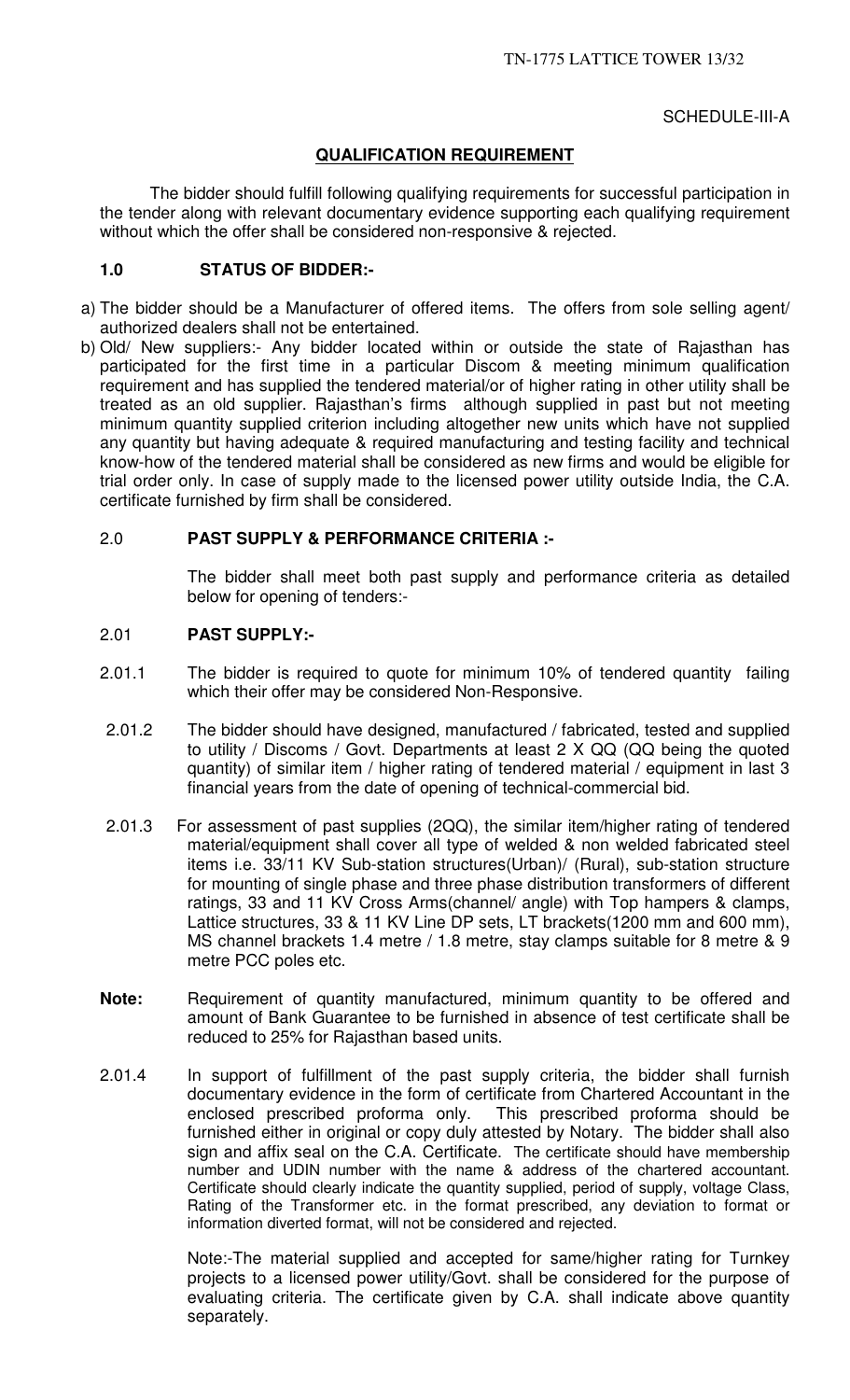## 2.02 **PERFORMANCE CRITERIA:-**

- 2.02.1 i) If a bidder has supplied up to 50% of ordered quantity in previous tender up to date of opening of subsequent tender and scheduled delivery period expired, the bid of such bidder will not be opened in the Discom for that item.
	- ii) However, if the supplies have been completed for a quantity more than 50% but not completed up to date of opening of subsequent tender and scheduled delivery period expired, the quantity equal to the quantity pending in previous tender for that item shall be reduced from the subsequent tender quantity to be allocated to the bidder.

## **3.0 POOR RECORD OF PERFORMANCE AND DELIVERY :**

The bidder who have been black listed in any of the state Discom or with whom business relations have been severed in Jodhpur Discom shall not be considered. Severment of business relations will be done in case of following circumstances for the period and with the recovery mentioned against each:

|                                         | i) When vendor does not accept   Forfeiture of EMD/cancellation of vendor registration |
|-----------------------------------------|----------------------------------------------------------------------------------------|
|                                         | order awarded on its accepted   to recover amount of EMD along with severment of       |
|                                         | price and terms and conditions   business relations for three years from the date of   |
| or does not comply with issue of order. |                                                                                        |
| contractual formalities.                |                                                                                        |
|                                         | ii) When vendor complies with Levy of maximum recovery on account of delay in          |
| contractual formalities but does        | delivery along with severment of relations for a period                                |
| not commence supplies.                  | of 2 years from the date of issue of order or in next                                  |
|                                         | two bids whichever is later.                                                           |

## **4.0 (A) Black listing of a firm:**

After having given Show Cause Notice of 30 days, and having established & cogent reasons for blacklisting of the firm as given below, the firm should immediately be blacklisted for a period of 5 years indicating reasons of doing so, in the letter itself, and a copy of such blacklisting should be given to the firm, with the approval of CLPC:-

(i) There are sufficient and strong reasons to believe that the supplier or his employee has been guilty of malpractices such as manhandling/misbehavior with Government official by supplier or his partner/employee, bribery, corruption or abatement of such a offence in a position where he could corrupt Nigam's official, fraud, vitiating fair tender process including substitution of or interpolation in tender, mis-representation, pilfer-aging or unauthorized use or disposal of Nigam's material issued for specific work etc.

(ii) Where a supplier or his partner or his representative has been convicted by a court of Law for offences involving moral turpitude in relation to the business dealing or where security considerations including suspected disloyalty to the Nigam/state so warrant the blacklisting.

(iii) If the State Bureau of Investigation or any other authorized investigating agency recommends for blacklisting after completing the investigation.

Note: - 1 If a supplier after having tendered for a supply or after negotiations gives application voluntarily vitiating the fair tendering process, it shall also tantamount to malpractice.

Note:-2 A register containing the reasons for blacklisting the supplier as also the names of all the partner of the suppliers and the allied concerns coming within the effective influence of the blacklisted supplier will be maintained.

Note: - 3 A register of black listed supplier will be maintained which will not only include suppliers enlisted with the Enlisting Authority but also black listed suppliers in Nigam.

Note :-4 A Black listed supplier (i) shall not be entitled for registration in any of the Discom (ii) shall not be awarded any supply order in future in any Discom during the notified period.(iii) his registration if any shall stand cancelled immediately and his registration security /EMD/S.D. shall stand forfeited. (iv) In case of blacklisting of the firm by any one of Discom for the cogent prescribed reason(s) as stipulated above, the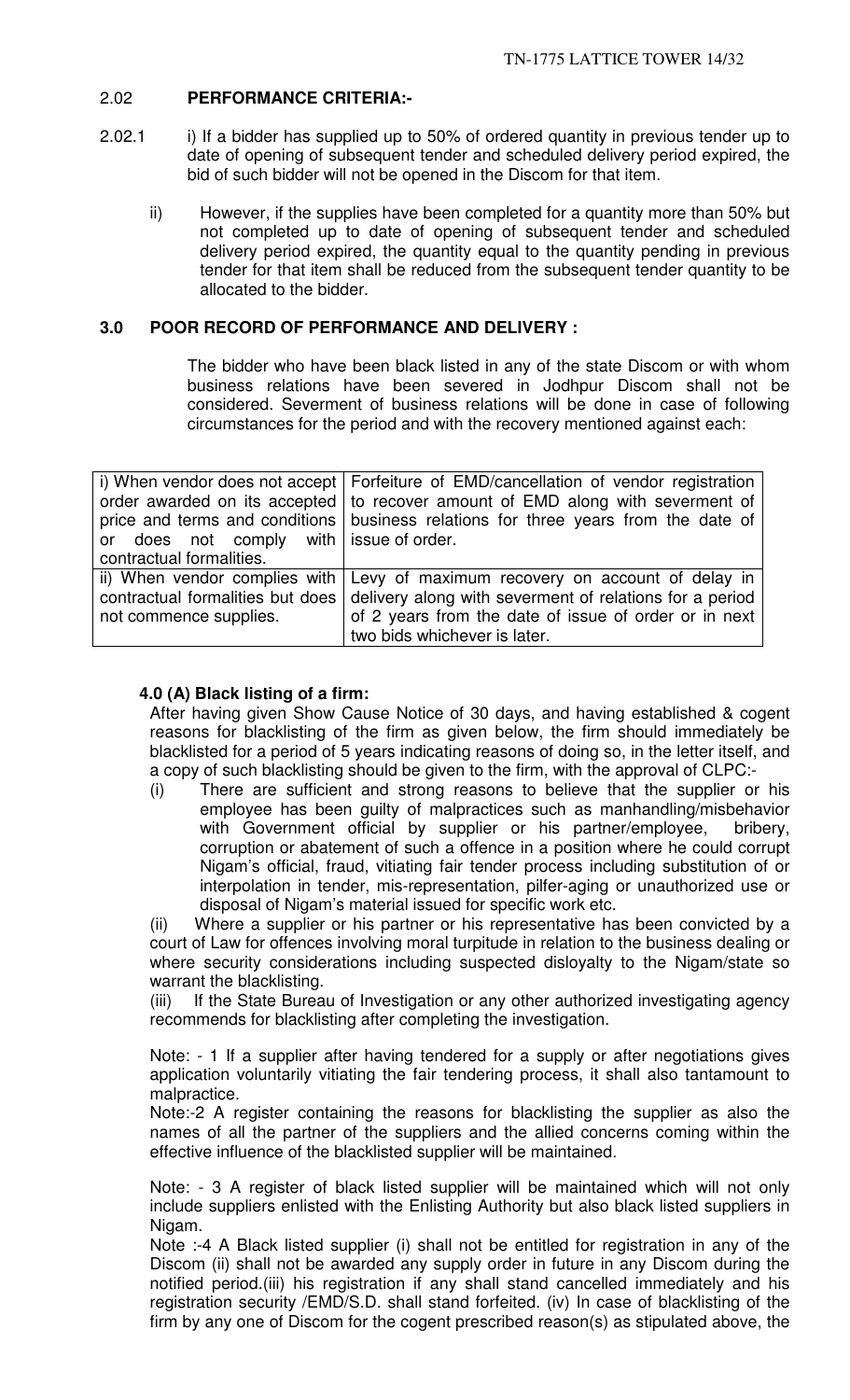same shall be applicable to all the three Discoms and as a consequence of blacklisting, all the pending orders to that firm, will be cancelled in all three (3) Discoms with immediate effect. However in respect of completed/executed contract G.P. obligations as well as other liabilities shall be fulfilled by the supplier.

# **(B) Severment of Business relation:**

(a) After having given Show Cause Notice of 30 days, and having established & cogent reasons for Severment of business relation as given below, the firm should immediately be severed the business relations for a period of 2 to 3 years indicating reasons of doing so, in the letter itself, and a copy of such severment should be given to the firm, with the approval of CLPC:-

(i) The supplier continuously refuses to pay Nigam dues without showing adequate reasons and where the purchasing authority is satisfied that no reasonable dispute attracting reference to Settlement Committee or Court of Law exists for the supplier's action of non-supply.

(ii) When vendor does not accept LOA/detailed purchase order awarded on its accepted prices and terms & conditions or does not comply with the contractual formalities.

(iii) When vendor/supplier who otherwise completed contractual formalities but does not commence supplies on the date of opening of technical bid of the fresh tender/completion of schedule delivery period whichever is later.

**Note-1**-In case supplier does not deposit outstanding dues towards Nigam, even after completion of severment period, the period of severment will continue.

**2.** Severment done purely/ mainly on account of non-deposition of dues against the supplier/vendor/contractor could be lifted by CLPC, if the dues are deposited prior to the expiry of such severment period.

3. Severment done by one Discom for non-supply of material and /or corresponding non-recovery of dues will not be effective in other Discoms except in respect of common purchase cases of three Discom.

4.On severment of business, the EMD/SD/vendor registration security will be forfeited.

5. The orders in execution satisfactorily will not be cancelled other than the order on which severment have been done.

# **(C) DEBARMENT**

Reasons on which Debarment can be made:-

- i) The competent authority may debar the supplier on account of his performance or other disabilities, if it is no longer considered fit to remain under vendor registration as per his obligation under vendor registration.
- **(ii)** If at any subsequent stage of inspection of firms after award of contract, it is found that firm does not have sufficient tech. staff or required/necessary technical equipments, the purchasing authority can debar the firm for one year or next tenders whichever is later. The debarment will be lifted only on reinspection of firm's works; the defects noticed earlier are fully rectified to the satisfaction of Nigam**.**
- (iii) When contract agreement executed and supplies commenced but could supply only up to 50% of ordered quantity and scheduled delivery period expired, then the firm can be debarred for one year or next tender whichever is later in that Discom only for that particular item/rating/ capacity/size etc.
- (iv) The suppliers who have been awarded contract for supply of material is not adhering to the periodic delivery schedule, the contract awarding authority reserve the right to terminate the contract and may debar the firm in participating in tender for a period of 2 to 3 years.

Note:-1. On debarment, the EMD/ SD/Vendor Registration security shall be forfeited. Note:-. 2. If the firm is debarred in one Discom for any reasons then the same should not be applicable in other Discom subject to exception that in case of common Discoms purchases such debarment of a firm would be applicable to all three Discoms for that particular item and rating/capacity/size etc.

## **5.0 APPEALS AND APPLICATIONS:-**

Appeal against the order of blacklisting, severment and debarment can be filed before BOD within a period of 3 months from the date of intimation. The letter of appeal will be addressed to the order placing authority. Who will process the case for placing the matter in B.O.D. with in a period 60 days. The BOD may reduce or waive the penalty, if sufficient reasons/supporting documents are furnished by the supplier.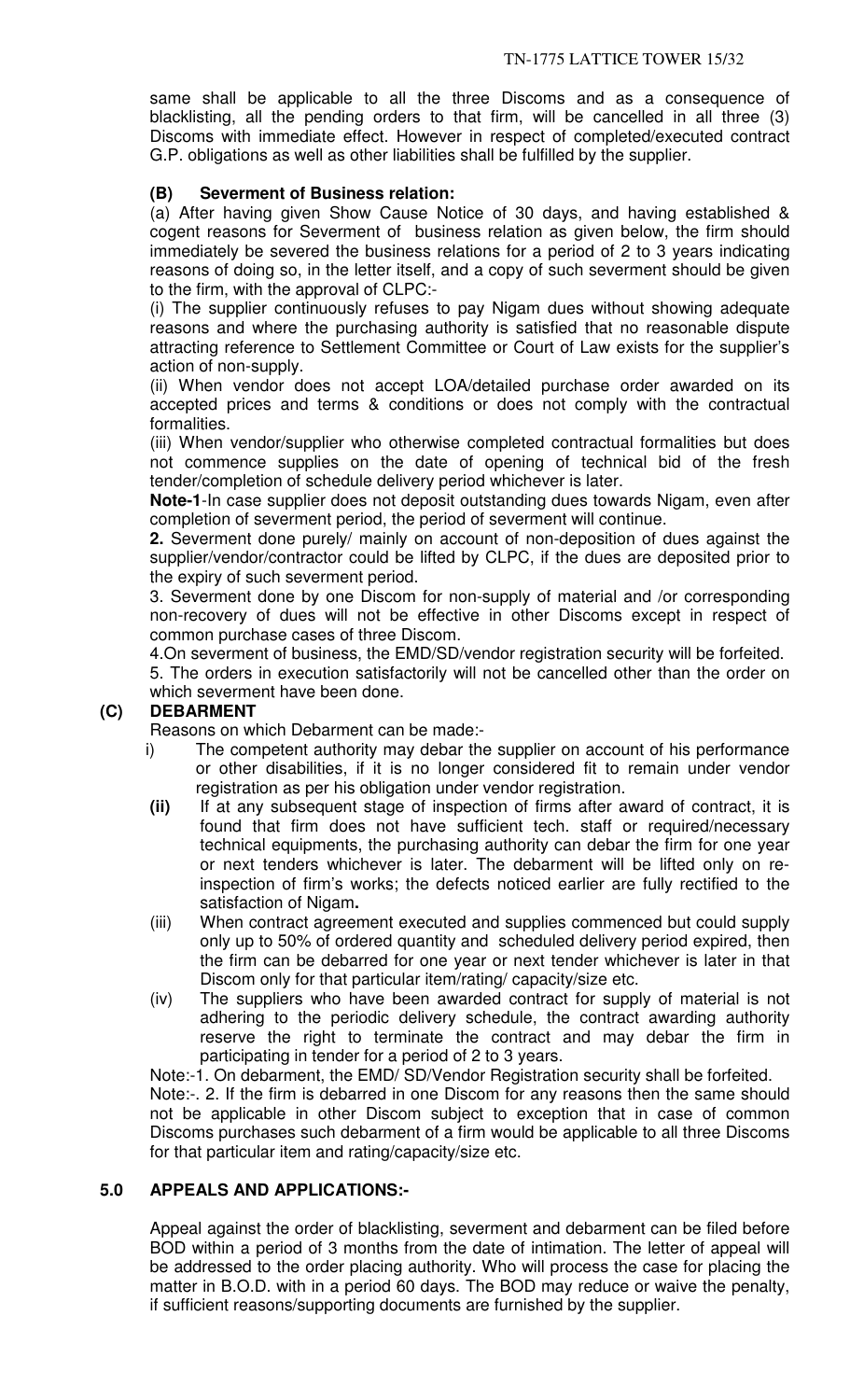## **GENERAL CONDITIONS : - (ALL CONDITIONS BE DULY SIGNED & SEALED)**

- I) The bidder shall clearly indicate the deviations such as `Technical Deviation & Commercial Deviations' in the prescribed proforma only. The deviations indicated elsewhere in the bid shall not be accepted.
- II) The bidder must clearly fill up each and every particular of guaranteed technical particulars annexed with Technical Specifications otherwise he will be responsible for Technical Non-responsiveness.
- III) All documents required in the prescribed format are to be furnished along with the bid itself only except an attested copy of BIS license (wherever it is required), failing which the bid will be summarily rejected.
- IV) However, a copy of BIS License may be submitted by the bidder up to the official working hours of one working day prior to the schedule / notified date of opening of price bid.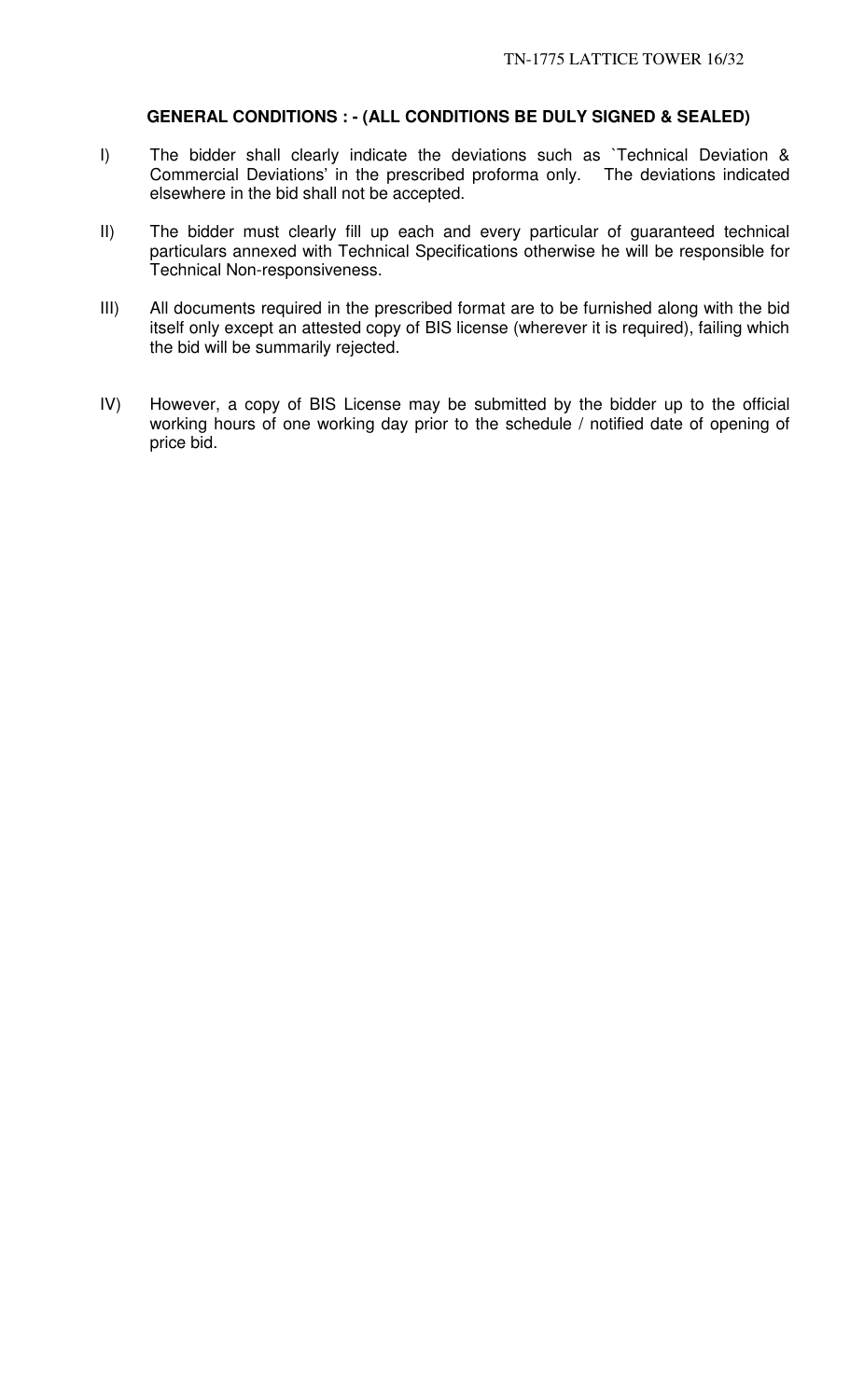# **SCHEDULE-IV-A**

## Must be filled in by the bidder and attach with technical bid

To,

The Superintending Engineer(MM & C) Jodhpur Vidyut Vitran Nigam Limited, Jodhpur

Dear Sir,

With reference to your invitation to tender against specification No.JUD/SE/MM&C/XEN-III/TN-1775 we agree to supply the following quantity.

| S.No. | Particulars of item                                                                                                                                                                                       | <b>Tendered</b><br>quantity<br><i>in</i><br>sets | Qty.<br>offered<br>in.<br>sets/MT | Justification<br>of quantity<br>offered<br>as<br>per<br>qualifying<br>requirement. | Remarks |
|-------|-----------------------------------------------------------------------------------------------------------------------------------------------------------------------------------------------------------|--------------------------------------------------|-----------------------------------|------------------------------------------------------------------------------------|---------|
|       | 2                                                                                                                                                                                                         | 3                                                | 4                                 | 5                                                                                  | 6       |
|       | <b>UNGALVANISED 42' LONG 33</b><br><b>KV DOUBLE CIRCUIT LATTICE</b><br><b>STRUCTURE ALONG WITH</b><br><b>THREE CROSS ARMS AND 48</b><br><b>NOS. NUTS &amp; BOLTS</b>                                      | 400                                              |                                   |                                                                                    |         |
| 2     | <b>UNGALVANISED 36' LONG 33</b><br><b>KV SINGLE CIRCUIT LATTICE</b><br><b>STRUCTURE WITH ONE 33 KV</b><br><b>CROSS ARMS (CHANNEL) ONE</b><br><b>TOP HAMPER &amp; 48 NOS. MS</b><br><b>BOLTS WITH NUTS</b> | 2700                                             |                                   |                                                                                    |         |

- 1. The offer is valid for a period of 120 days from the next date of opening of Techno Commercial Bid of the tender.
- 2. The prices are variable with the base date1.02.2022 (irrespective of date of opening of tender) .
- 3. It is noted that the quantities as mentioned in the specification are approximate and we agree to supply any quantity as per your order.
- 4. The delivery shall strictly be in accordance with delivery clause. In case we fail to deliver the material, we are liable to pay recovery for delay in delivery as per clause No. 1.24 of this Section-II of this specification. The material shall conform to your specification No. JUD/SE/ MM&C/XEN-III/TN-1775 and as per relevant ISS in all respect.
- 5. We confirm that we agree to all the terms and conditions as well as the technical stipulations of your specification No. JUD/SE/MM&C/XEN-III/TN-1775 and there are no deviations other than as specified in the Schedule-VI (A&B).

Signature of bidder With stamp **Dated**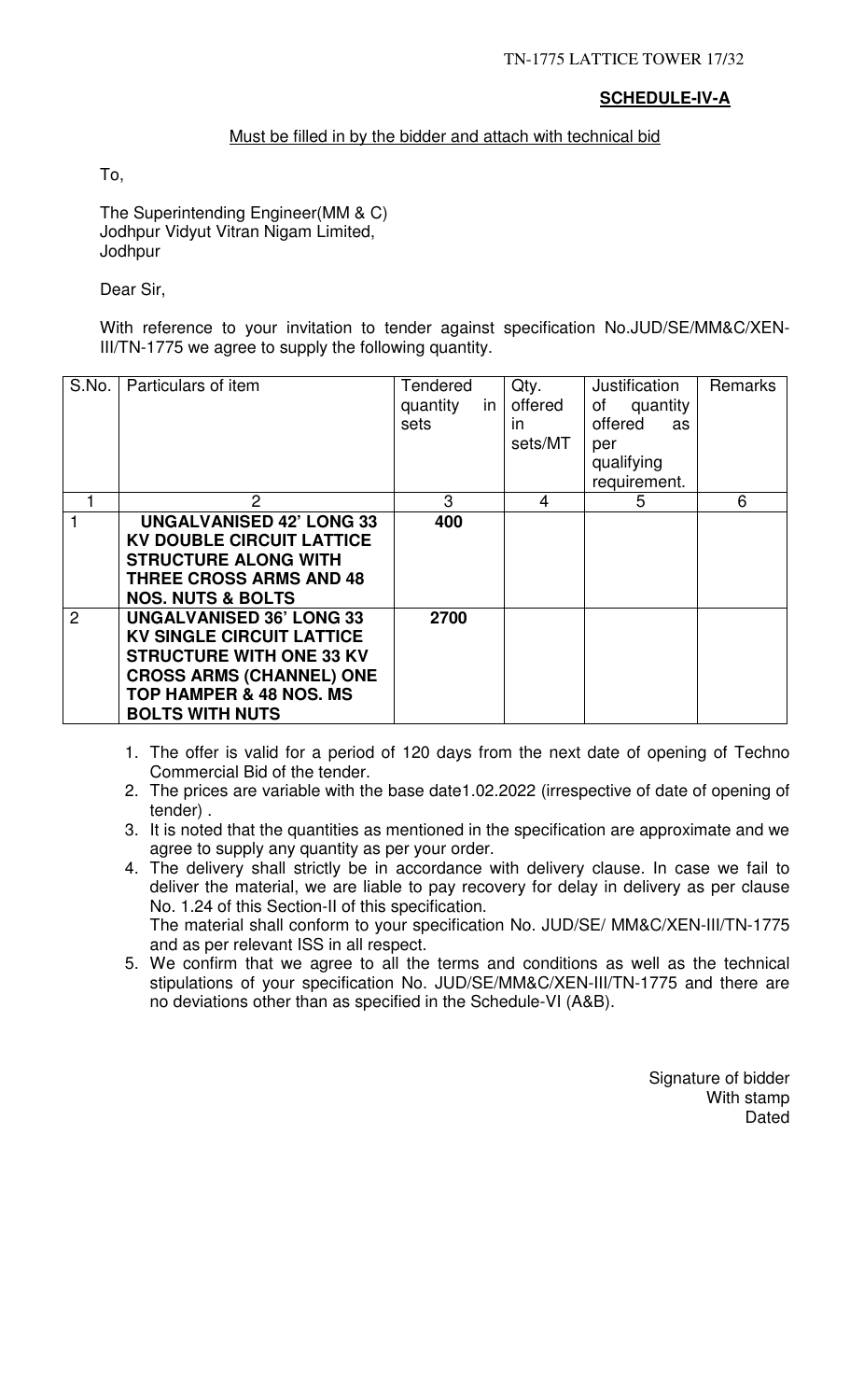## **SCHEDULE-V (to be filled by the bidder)**

**GUARANTEED & OTHER TECHNICAL PARTICULARS FOR I) UNGALVANISED 42' LONG 33 KV DOUBLE CIRCUIT LATTICE STRUCTURE ALONG WITH THREE CROSS ARMS AND 48 NOS. NUTS & BOLTS II) UNGALVANISED 36' LONG 33 KV SINGLE CIRCUIT LATTICE STRUCTURE WITH ONE 33 KV CROSS ARMS (CHANNEL) ONE TOP HAMPER & 48 NOS. MS BOLTS WITH NUTS UNDER TN-1775.** 

## **A. GENERAL :**

- 1. Name of firm :
- 2. Address for correspondence :
- 3. Address of Works
- 4. GST NO.

## **B. STANDARDS & SPECIFICATION :**

- 
- 1. Dimension : As per approved drawing.
- 2. Testing<br>a) Steel : As per IS:2062(Latest amended). If not supported by test certificate of prime producers. **C. TOLERANCE**
- a) Steel : As per IS:1852-1973 (Latest amended) b) Length  $\vdots$   $+/- 3$  mm  $\vdots$  Edge dimensions  $\vdots$   $+/- 2$  mm c) Edge dimensions : +/- 2 mm<br>d) Hole centre : +/- 2 mm d) Hole centre
- e) Weight tolerance  $\therefore$  +2% to (-) 4%

## **D) GUARANTEED WEIGHT OF : As per BOM STRUCTURE**

## **E) Properties of steel (for class `A')**

- (a) Chemical composition.
- (i) Carbon % (Max.)  $0.23$
- (ii) Manganese  $%$  (Max.) 1.50
- (iii) Sulpher  $%$  (Max.)  $0.05$
- (iv) Phosphorus % (Max.) 0.05
- (v) Silicon % (Max.)  $0.40$
- (vi) C.E. % (Max.)  $0.42$

(b) Mechanical Properties:

| UTS (Mpa) Min.   | 410 |
|------------------|-----|
| Y.S.(Mpa) Min.   | 240 |
| $El$ $(\%)$ Min. | 23  |

Signature of Bidder

Name

Designation Common authorized seal of Bidder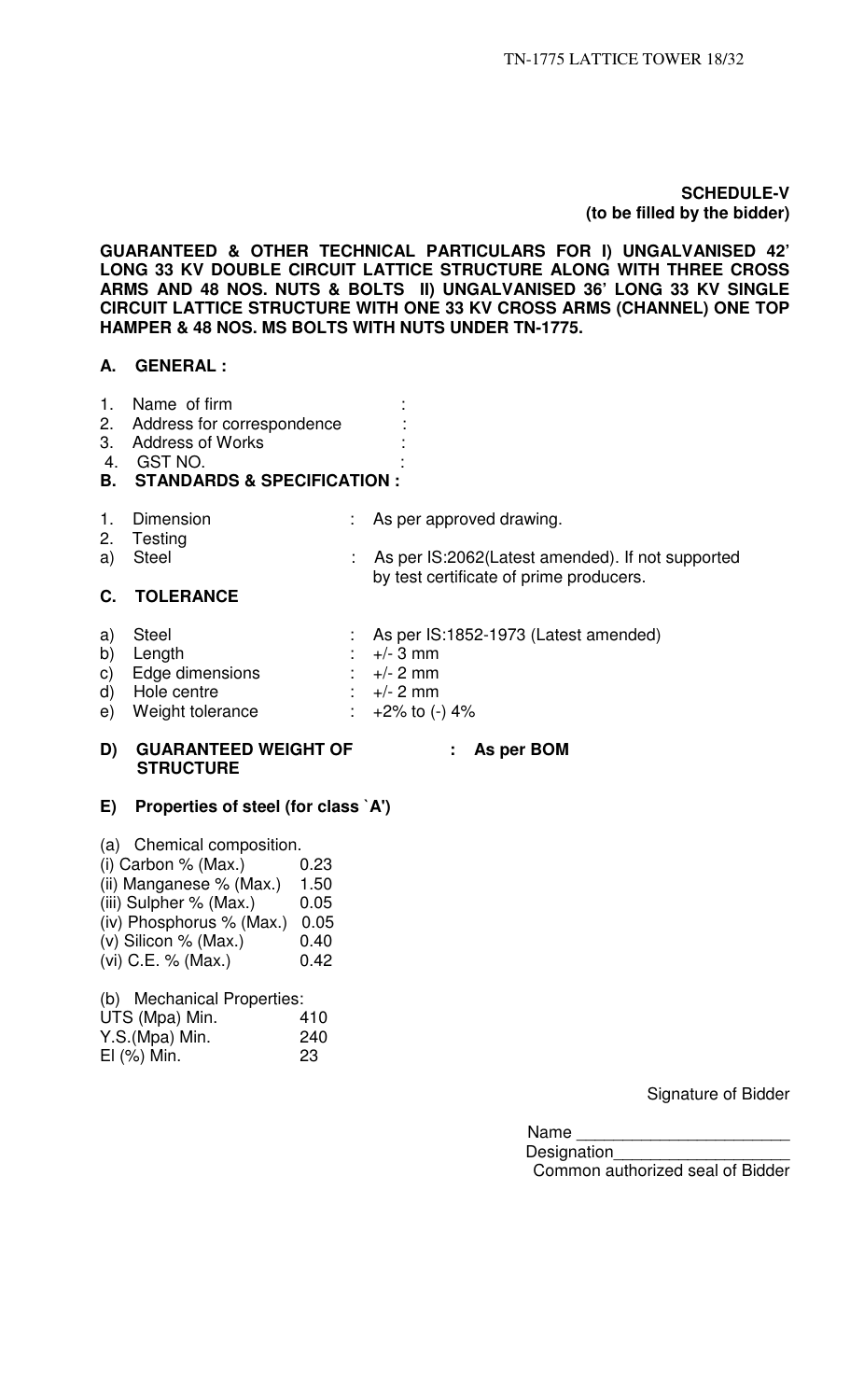## **Schedule – VI (A)**

# **JODHPUR VIDYUT VITRAN NIGAM LIMITED A Govt. of Rajasthan Undertaking DEPARTURE/DEVIATION FROM TECHNICAL SPECIFICATI ON**

 The bidder shall state under this schedule the departure from the Purchaser's specification in respect of technical is as under:-

S.No. Main Deviations from Technical Specification.

Certified that we agree to all the technical specification of the NIT except for the deviation to the extent indicated above.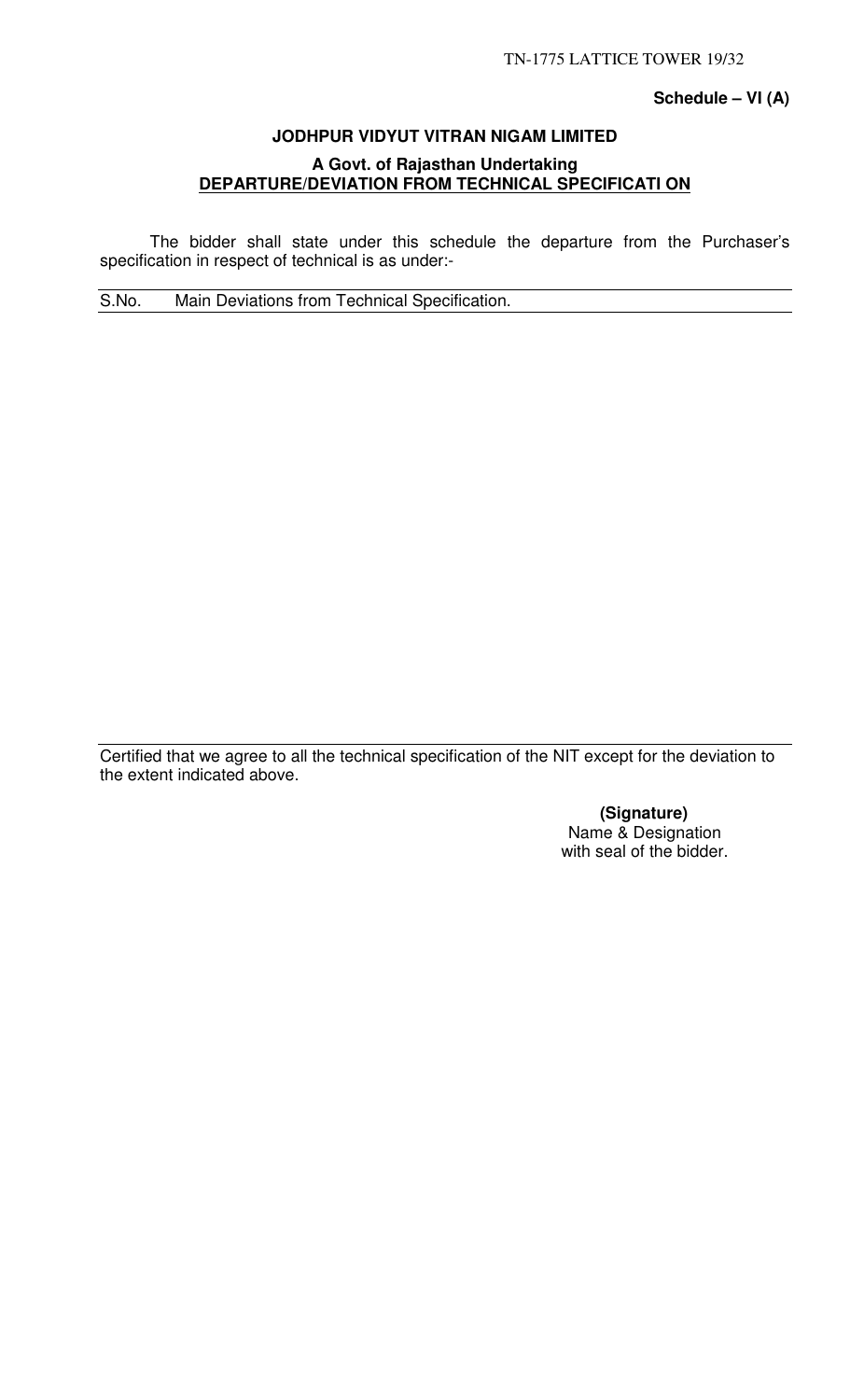**Schedule – VI (B)** 

# **JODHPUR VIDYUT VITRAN NIGAM LIMITED A Govt. of Rajasthan Undertaking DEPARTURE FROM COMMERCIAL TERMS & CONDITIONS OF THE SPECIFICATION**

 The bidder shall state under this schedule the departure from the Purchaser's specification in respect of Commercial terms & conditions:-

S.No. Main Deviations from Specification.

Certified that we agree to all the commercial terms & conditions as laid down in General Conditions of Contract to the specification except for the deviation to the extent indicated above.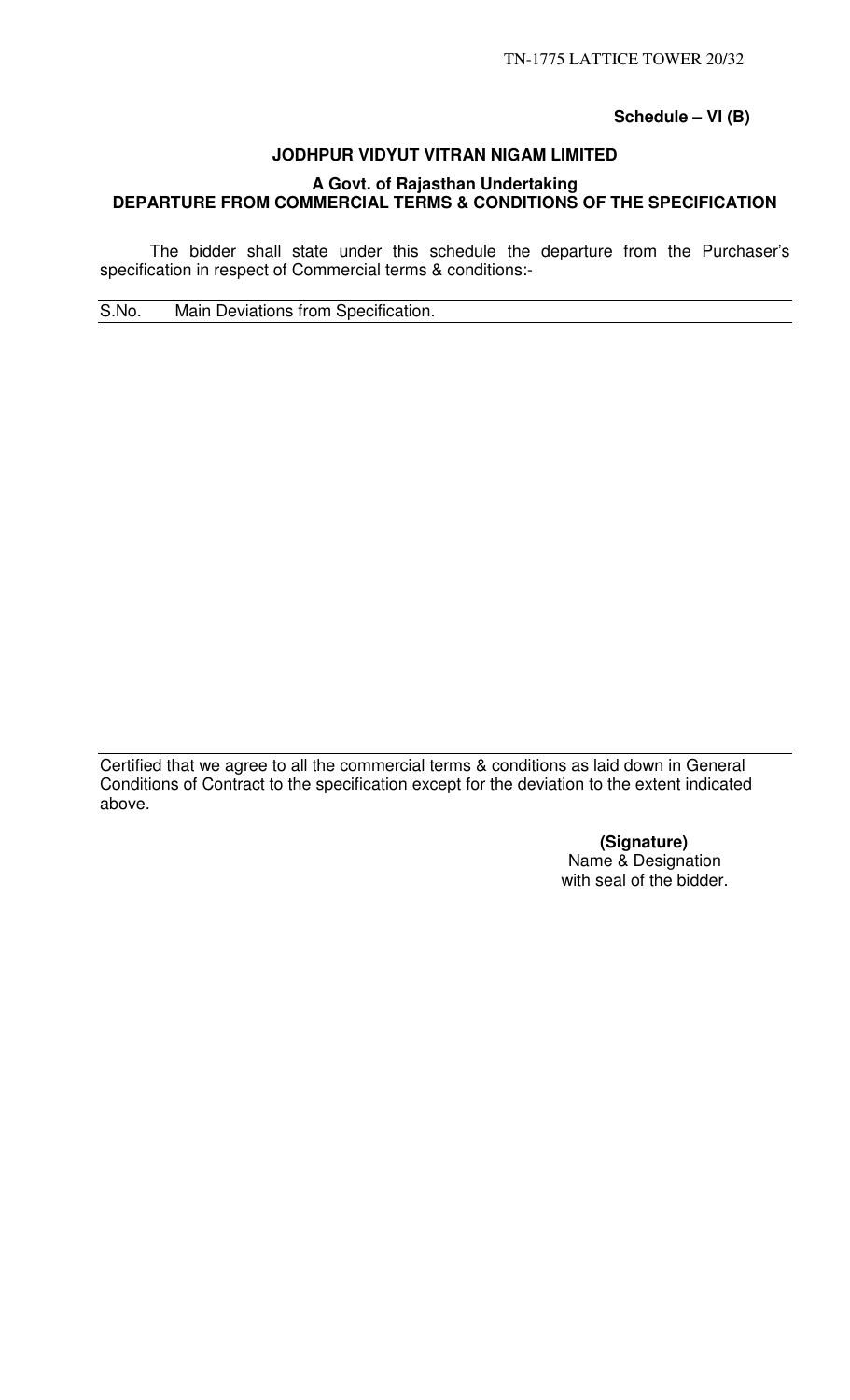## **Schedule – VII**

## **JODHPUR VIDYUT VITRAN NIGAM LIMITED**

# **A Govt. of Rajasthan Undertaking LIST OF PAST SUPPLIES**

 The bidder shall state under this schedule whether material and equipments, similar to those offered in the tender have been previously supplied by him. A list shall be given of such orders executed by him together with information regarding the names of purchasing organizations, quantities supplied and when the supplies were effected. This list should be in form given below:-

| S.No. Detailed particulars Qty in |        | Order No. Name & details           | Date of |
|-----------------------------------|--------|------------------------------------|---------|
| of items supplied MT              | & Date | of purchasing authority Completion |         |
|                                   |        |                                    |         |

| If executed partially<br>to be mentioned<br>(Qty. in M.T.) | whether still<br>to be executed | <b>Delivery</b><br>stipulated in<br>order | <b>Remarks</b> |  |
|------------------------------------------------------------|---------------------------------|-------------------------------------------|----------------|--|
|                                                            |                                 |                                           |                |  |

**Note:** Separate schedules are to be furnished by the bidder for past supply to the JdVVNL, Jodhpur other State Electricity Boards and other Departments /Organisations.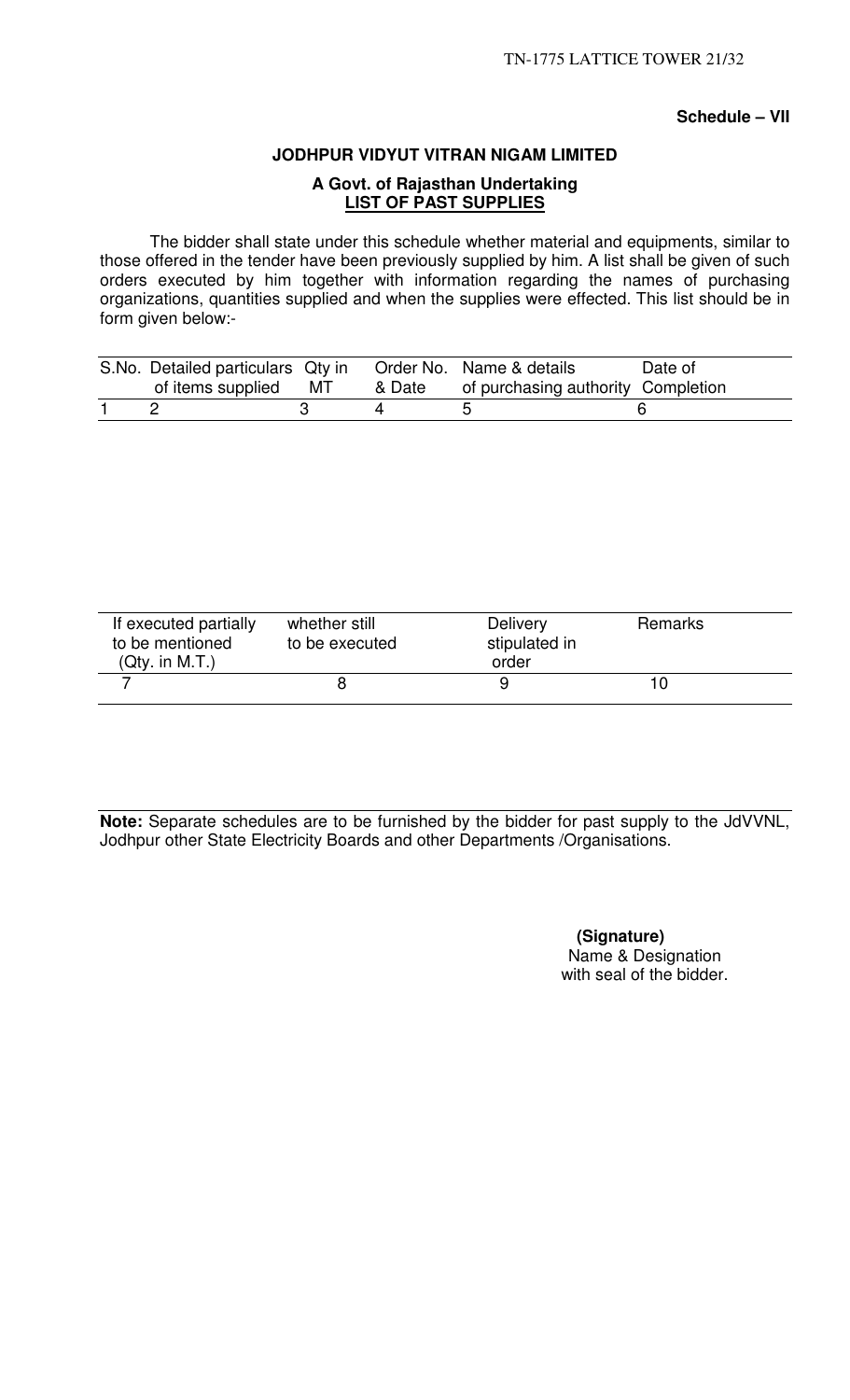# **ScheduleVII-A**

## **TO WHOMSOEVER IT MAY CONCERN**

|       | This is to certify that M/s                                                               |                    |                                                                                        |          |      |           |       | (Complete address) |          |      |
|-------|-------------------------------------------------------------------------------------------|--------------------|----------------------------------------------------------------------------------------|----------|------|-----------|-------|--------------------|----------|------|
|       | have manufactured/ fabricated, tested and supplied similar item/higher rating of tendered |                    |                                                                                        |          |      |           |       |                    |          |      |
|       |                                                                                           |                    | material /equipments in last three financial years from the date of opening of Techno- |          |      |           |       |                    |          |      |
|       |                                                                                           |                    | Commercial bid to the Utilities/ Discoms/ Government Department/SEBs, as detailed out  |          |      |           |       |                    |          |      |
|       | below:-                                                                                   |                    |                                                                                        |          |      |           |       |                    |          |      |
| S.No. | Financial                                                                                 | Detailed           | Name and                                                                               | Order    | Unit | Ordered   |       | Actual             | supplied | Rema |
|       | in I<br>year                                                                              | 0f                 | particulars                                                                            | &<br>No. | in   |           |       | up to              |          |      |
|       | which                                                                                     | <b>Particulars</b> | 0f                                                                                     | date     | set  | Quantity* | Value | Quantity*          | Value    |      |
|       | material                                                                                  | of $item(s)$       | purchasing                                                                             | against  |      | (sets &   | (Rs.) | (sets<br>&         | (Rs.)    |      |
|       | supplied                                                                                  | supplied           | authority                                                                              | which    | MT   | MT)       |       | MT)                |          |      |
|       |                                                                                           |                    |                                                                                        | item     |      |           |       |                    |          |      |
|       |                                                                                           |                    |                                                                                        | supplied |      |           |       |                    |          |      |
|       | $\overline{2}$                                                                            | 3                  | $\overline{4}$                                                                         | 5        | 6    | 7         | 8     | 9                  | 10       | 11   |
|       |                                                                                           |                    |                                                                                        |          |      |           |       |                    |          |      |
|       |                                                                                           |                    |                                                                                        |          |      |           |       |                    |          |      |
|       |                                                                                           |                    |                                                                                        |          |      |           |       |                    |          |      |
|       |                                                                                           |                    |                                                                                        |          |      |           |       |                    |          |      |
|       |                                                                                           |                    |                                                                                        |          |      |           |       |                    |          |      |
|       |                                                                                           |                    |                                                                                        |          |      |           |       |                    |          |      |
|       |                                                                                           |                    |                                                                                        |          |      |           |       |                    |          |      |
|       |                                                                                           |                    |                                                                                        |          |      |           |       |                    |          |      |

**\*The quantity should be mentioned in sets as well as in MT.** 

Signature Signature of Signature of Signature of Signature of Signature of

**Name & designation C.A. of firm with seal With seal of the Bidder Name: Name: Date** Name: **Date** Name: **Name: Address:** Date.................. **Place……………. Membership No.:** 

# **UDIN no.**

The above particulars are true and correct based on explanations, records and books of accounts produced before us. Further the above certificate issued on the request of the Company.

> **C.A. firm (………………………………..)**

Note: The C.A. Certificate must be furnished either in original or copy duly attested by Notary. The bidder shall also sign and affix seal on the C.A.Certificate. The certificate should have membership number with the name & address of the chartered accountant. C.A. Certificate should clearly indicate the Rating, quantity supplied, period of supplyin the format prescribed, any deviation to format or information diverted format, will not be considered and rejected.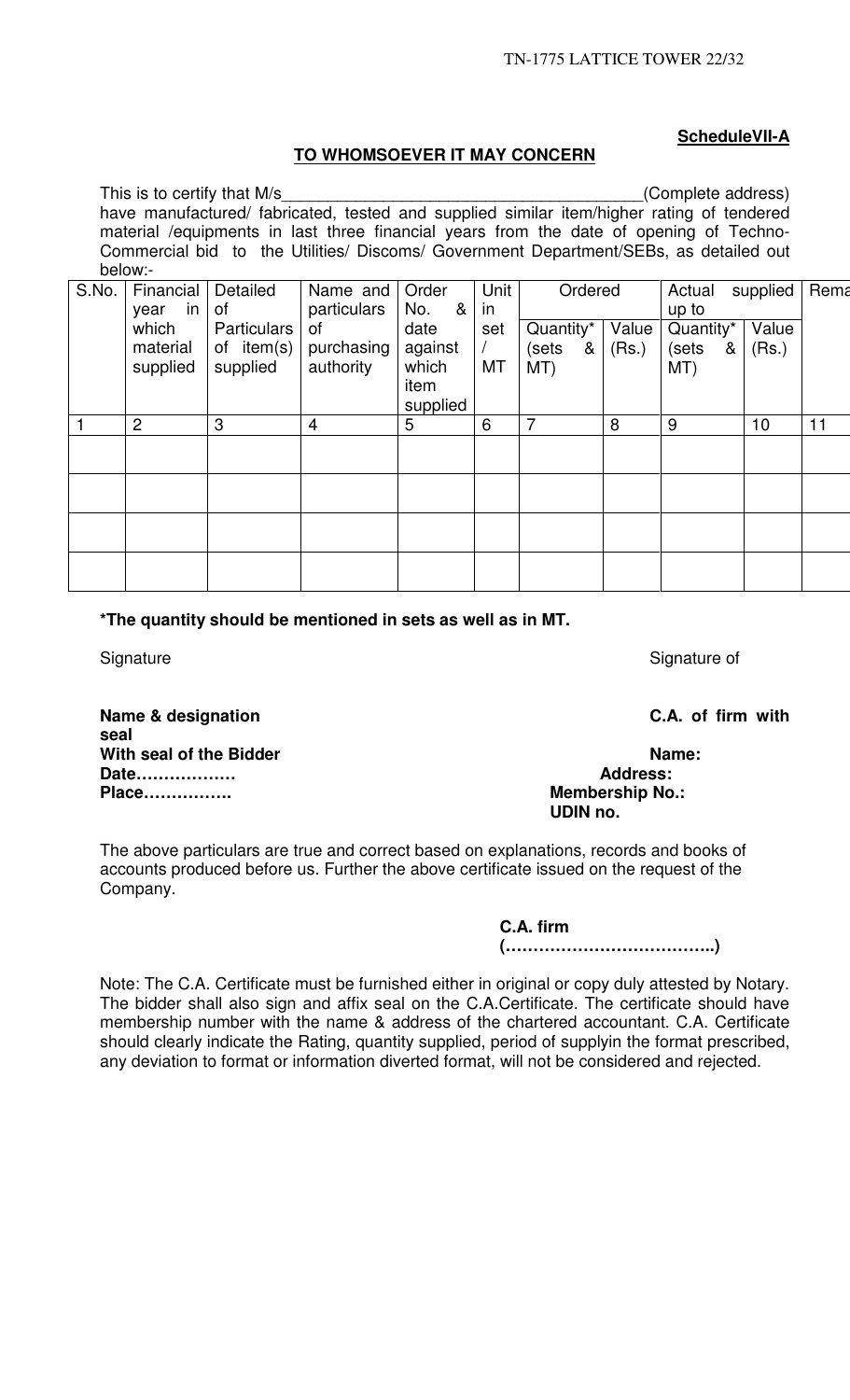## **SCHEDULE-VIII**

## **JODHPUR VIDYUT VITRAN NIGAM LIMITED DELIVERY SCHEDULE PART-A**

The delivery schedule of the material by the Purchaser is as mentioned here under:-

| S.No.         | Particular of material                                               | <b>Delivery</b>                   |
|---------------|----------------------------------------------------------------------|-----------------------------------|
| (I)           | <b>UNGALVANISED 42' LONG 33 KV</b>   The bidder is required to quote |                                   |
|               | DOUBLE CIRCUIT LATTICE                                               | monthly delivery. Commencement    |
|               | STRUCTURE ALONG WITH THREE                                           | period shall be 30 days from the  |
| $\vert \vert$ | <b>CROSS ARMS AND 48 NOS. NUTS &amp;  </b>                           | date of receipt of purchase order |
|               | <b>BOLTS</b>                                                         | and entire supply shall<br>be     |
|               | UNGALVANISED 36' LONG 33 KV                                          | completed in Eight months at      |
|               | <b>CIRCUIT LATTICE</b><br><b>SINGLE</b>                              | equal monthly rate thereafter.    |
|               | STRUCTURE WITH ONE 33 KV                                             |                                   |
|               | CROSS ARMS (CHANNEL) ONE                                             |                                   |
|               | TOP HAMPER & 48 NOS. MS BOLTS                                        |                                   |
|               | <b>WITH NUTS</b>                                                     |                                   |

Note :- In case ordered quantity is different than quoted quantity, then monthly delivery shall be adjusted proportionately. Tenders in which monthly delivery schedule is not indicated shall be ignored.

#### PART-B

In case bidder deviates from the delivery schedule mentioned by the purchaser in Part-A then the delivery schedule of the material by the bidder shall be indicated/mentioned as under:-

| S.No. | Particular of material | Commenceme<br>nt period | Rate of supply  <br>monthly | Period for completion<br>of delivery of entire<br>material |
|-------|------------------------|-------------------------|-----------------------------|------------------------------------------------------------|
|       |                        |                         |                             |                                                            |
|       |                        |                         |                             |                                                            |
|       |                        |                         |                             |                                                            |

Note:- (i) During the commencement period, the approval of drawing, B.O.M. and model assembly shall be got completed.

(i) During the commencement period the contractual formalities shall be got completed.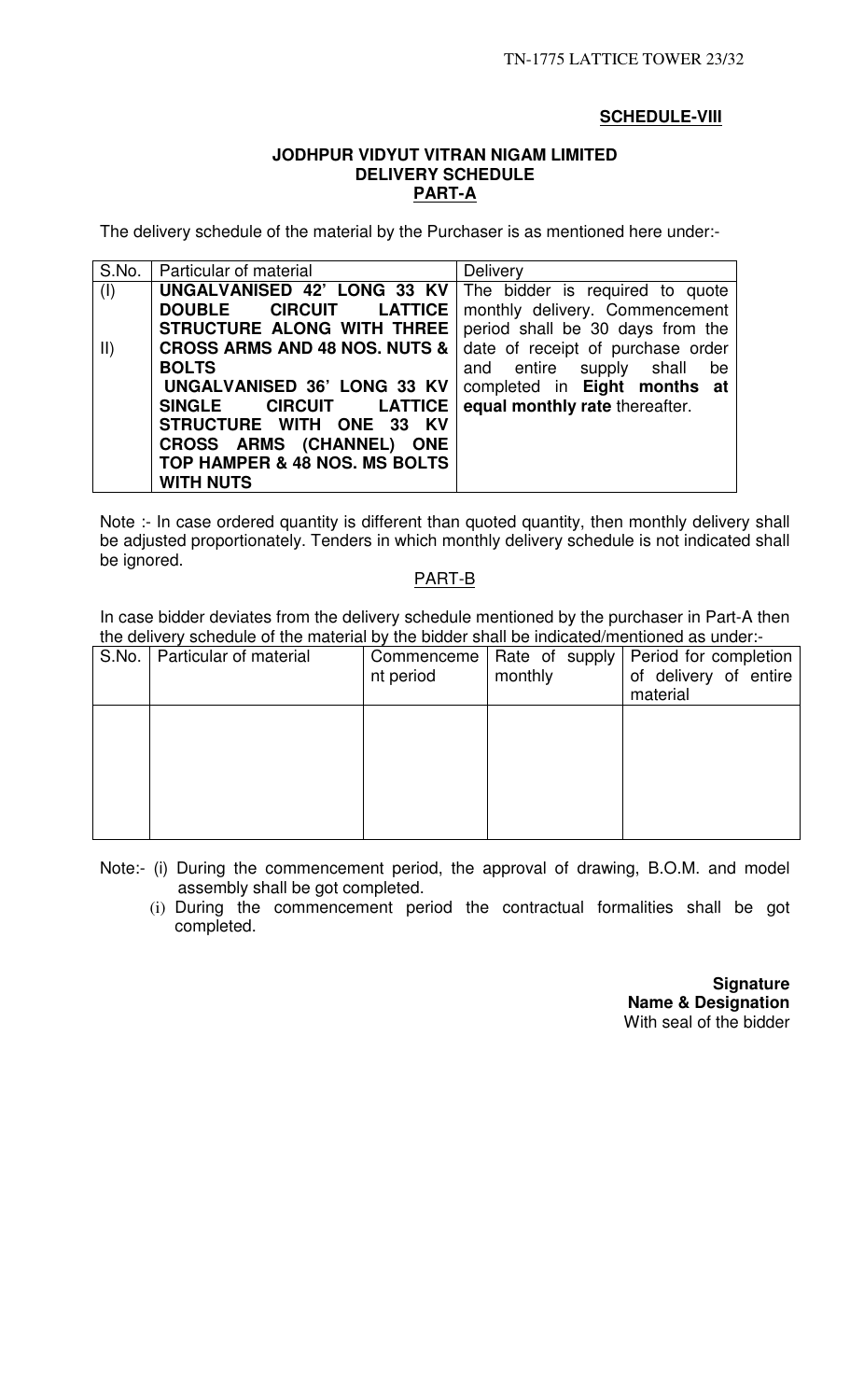**Schedule – IX** 

## **JODHPUR VIDYUT VITRAN NIGAM LIMITED**

## **A Govt. of Rajasthan Undertaking**

List of Equipments and Technical Hands Available with the Firm

(To be filled in by the bidders & enclosed with the bid)

Manufacturers and / or their authorized agents who are quoting against this bid are requested to furnish the following information along-with the bid. The Purchaser will have the discretion to ignore the bid without the under noted particulars and/or ignore the bid particulars.

- 1. Name and Address of Manufacturer. :
- 2. Official E-mail Id:
- 3. GST No.:
- 4. Whether firm is proprietorship partnership / Limited (please give details and also enclose copy of memorandum of constitution of firm along with name of directors / partners / proprietor & their address.
- 5. Place where works exist.:
- 6. Details of machinery particularly with B.H.P. of each item installed.:
- 7. Details of staff employed in the works.:
- 8. Date when started the manufacturing of item under reference.:
- 9. List of items manufactured.:
- 10. Literature and drawings of items manufactured showing their description, size, design and other important technical particulars.:
- 11. Details of order so far, executed along with the names of organization to whom supplied. :
- 12. Manufacturing capacity. :
- 13. Is the workshop open for inspection by the representative of the board, if required? :
- 14. Statement of financial resources and Banking Reference along with Balance-Sheet for previous two years.:
- 15. Testing facilities available for the manufactured articles in the testing laboratory of works:
- 16. Whether the Firm is a small/medium/large scale industry. :
- 17. Registration No. with :
	- i. Small Scale, National/State.
	- ii. DGTD
	- iii. State Industries Department.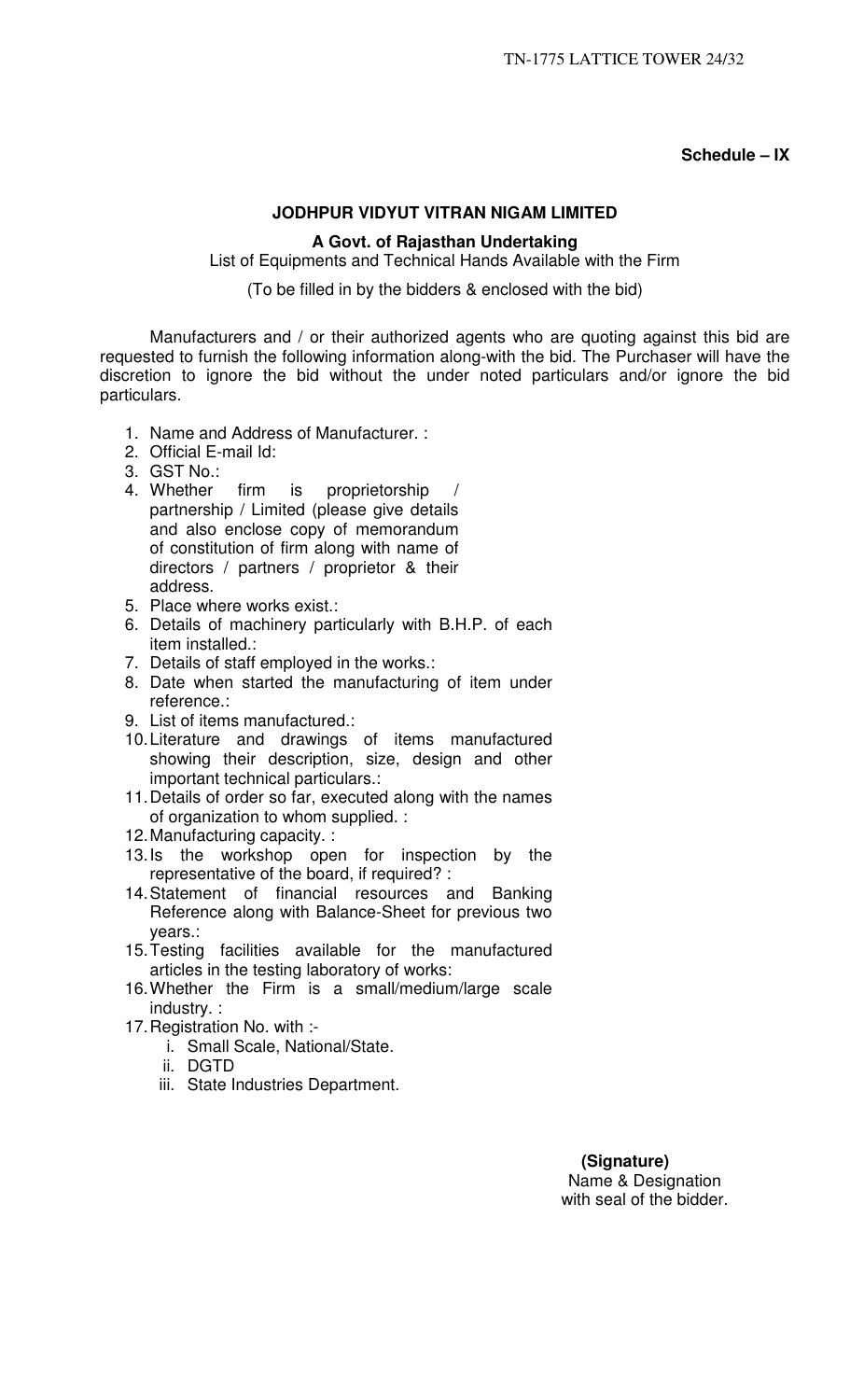**Schedule – X** 

## **Format of Affidavit**  (**ON NON-JUDICIAL STAMP OF Rs. 100/-)**

|                                                        | (a) My/Our above noted enterprise M/s _________________________________has been issued                                                                                                                                                                                                                                                                                                                                                                                         |                                                                               |                                            |          |                                       |  |
|--------------------------------------------------------|--------------------------------------------------------------------------------------------------------------------------------------------------------------------------------------------------------------------------------------------------------------------------------------------------------------------------------------------------------------------------------------------------------------------------------------------------------------------------------|-------------------------------------------------------------------------------|--------------------------------------------|----------|---------------------------------------|--|
|                                                        | acknowledgement of Entrepreneurial Memorandum Part II by the District Industries                                                                                                                                                                                                                                                                                                                                                                                               |                                                                               |                                            |          |                                       |  |
|                                                        | and has been issued manufacture of following items:                                                                                                                                                                                                                                                                                                                                                                                                                            |                                                                               |                                            |          |                                       |  |
|                                                        |                                                                                                                                                                                                                                                                                                                                                                                                                                                                                |                                                                               |                                            |          |                                       |  |
| Name of Items                                          |                                                                                                                                                                                                                                                                                                                                                                                                                                                                                | Production Capacity (Yearly)                                                  |                                            |          |                                       |  |
| (i)                                                    |                                                                                                                                                                                                                                                                                                                                                                                                                                                                                |                                                                               |                                            |          |                                       |  |
| (ii)                                                   |                                                                                                                                                                                                                                                                                                                                                                                                                                                                                |                                                                               |                                            |          |                                       |  |
| (iii)                                                  |                                                                                                                                                                                                                                                                                                                                                                                                                                                                                |                                                                               |                                            |          |                                       |  |
| (iv)                                                   |                                                                                                                                                                                                                                                                                                                                                                                                                                                                                |                                                                               |                                            |          |                                       |  |
| (v)                                                    |                                                                                                                                                                                                                                                                                                                                                                                                                                                                                |                                                                               |                                            |          |                                       |  |
| the above items.<br>manufacture the above noted items. | (b) My/Our above noted acknowledgement of Entrepreneurial Memorandum Part-II has not been<br>cancelled or withdrawn by the Industries Department and that the enterprise is regularly manufacturing<br>(c) My/Our enterprise is having all the requisite plant and machinery and is fully equipped to<br>d) The Present status of the firm is as per acknowledgement of Entrepreneurial Memorandum Part-II<br>issued on the date of District Industries Center, _____________. |                                                                               |                                            |          |                                       |  |
|                                                        |                                                                                                                                                                                                                                                                                                                                                                                                                                                                                |                                                                               |                                            |          |                                       |  |
|                                                        |                                                                                                                                                                                                                                                                                                                                                                                                                                                                                | Proprietor/Director Authorized Signatory                                      | Signature of<br>With Rubber Stamp and date |          |                                       |  |
|                                                        | <b>VERIFICATION</b>                                                                                                                                                                                                                                                                                                                                                                                                                                                            |                                                                               |                                            |          |                                       |  |
| I,                                                     | $S/O$ $\qquad S/O$ $\qquad$                                                                                                                                                                                                                                                                                                                                                                                                                                                    | Proprietor<br>$\frac{1}{1}$ verify and confirm that the contents at (a), (b), | Aged<br>Partner/                           | Director | <u>Nears</u> residing at<br>of<br>M/s |  |
|                                                        | (C) and (d) above are true and correct to the best of my knowledge and nothing has been concealed                                                                                                                                                                                                                                                                                                                                                                              |                                                                               |                                            |          |                                       |  |
| therein. So, help me God.                              |                                                                                                                                                                                                                                                                                                                                                                                                                                                                                |                                                                               |                                            |          |                                       |  |

## **DEPONENT**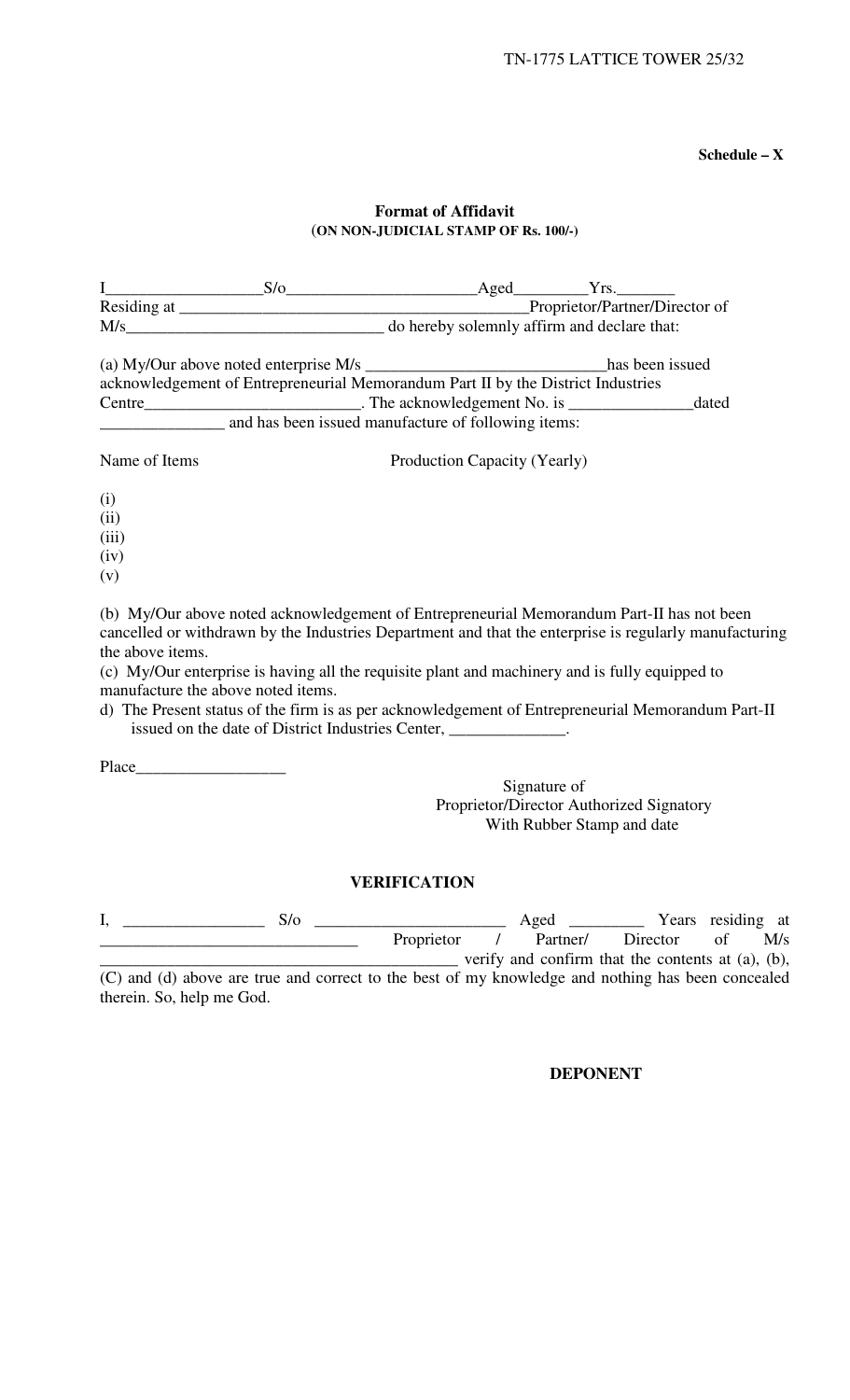#### GENERAL **AMENDMENT IN ITB AND GCC**

**The various clauses wherever appearing in the Instructions to Bidders (ITB), General Conditions of Contract (GCC), Technical Specifications, Qualification Requirements, various Schedules etc., are hereby amended to the extent as under:-** 

#### 1. Wherever EMD and Security Bank Guarantee (SBG), are appearing in the ITB, GCC & other Bidding Documents, same is hereby replaced by BID SECURITY as under:-

#### **BID SECURITY**

Bid security shall be 2% **of the estimated value of subject matter of procurement put to bid.** In case of Small Scale Industries of Rajasthan it shall be 0.5% of the **quantity offered** for supply and in case of sick industries, other than Small Scale Industries, whose cases are pending with Board of Industrial and Financial Reconstruction, it shall be 1% of the value of bid. Every bidder, if not exempted, participating in the procurement process shall be required to furnish the bid security as specified in the notice inviting bids.

#### **In case SSI unit of Rajasthan quotes the less than the tendered quantity, then they are required to furnish Bid Security @ 0.5% of the value of the quantity offered by them, failing which bid shall be considered non-responsive.**

The Bid Security amount (as applicable) to be paid by Demand Draft/Banker's Cheque in favour of SR. AO (CASH & CPC), JDVVNL, Jodhpur (payable at Jodhpur) 342003 **upto 4.00 p.m. upto one WORKING day prior to schedule date of opening** of respective bid or Bank Guarantee, in specified format, of a scheduled bank in favour of Superintending Engineer (MM&C), JDVVNL, Jodhpur, be deposited **upto 4.00 p.m. upto one WORKING day prior to schedule date of opening** of respective bid and obtain a receipt/acknowledgement thereof. No other mode of deposit shall be accepted. At the time of depositing the Bid Security amount or Bank Guarantee, the bidder shall also furnish self attested and duly attested by Notary, the documentary evidence of SSI unit of Rajasthan or of sick unit (as applicable) along with affidavit as per schedule X on Non-Judicial Stamp of Rs. 100/-.

The Bank Guarantee against Bid Security be issued by Nationalized / Scheduled Bank. The same may be accepted after confirmation byissuing Bank. If any Bid Security Bank Guarantee not is proper format / not confirmed by the issuing Bank the same would not be accepted and the bidder would be immediately shorted out from bid process.

The Micro, Small & Medium Scale Industries of Rajasthan and sick industries, other than Small Scale Industries, whose cases are pending before the Board of Industrial and Financial Reconstruction (BIFR) shall furnish self-attested documentary evidence duly attested by Notary to claim the above.

#### 2) Wherever Performance Bank Guarantee (PBG) and Composite Bank Guarantee (CBG) are appearing in the ITB, GCC & other Bidding Documents, same are hereby replaced by PERFORMANCE SECURITY as under:-

#### PERFORMANCE SECURITY

The Performance security wherever appearing in the tender document may be read as under-:

 (a) 5 %, or as may be specified in the bidding documents, of the amount of supply order in case of procurement of goods and services and 10% of the amount of work order, in case of procurement of works;

(b) 1% of the amount of quantity ordered for supply of goods, in case of Small Scale Industries or MSME units of Rajasthan; and

(c) 2% of the amount of supply order, in case of sick industries, other than Small Scale Industries, whose cases are pending before the Board of Industrial and Financial Reconstruction (BIFR); and

In case of successful bidder, the amount of bid security may be adjusted in arriving at the amount of the performance security, or refunded if the successful bidder furnishes the full amount of performance security.

#### 3) VENDOR REGISTRATION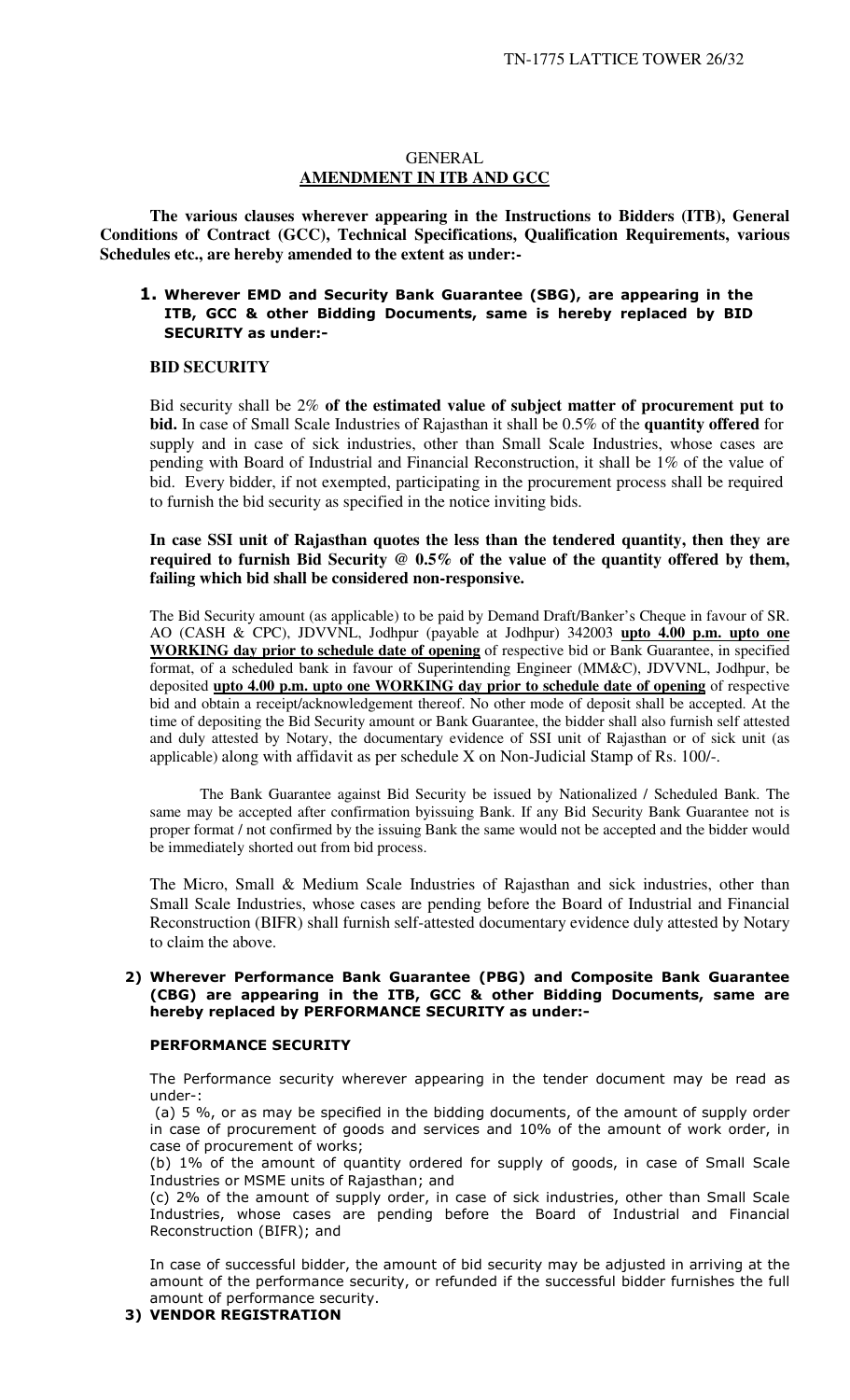The relaxation/exemption given to the registered vendors of the Nigam in respect of EMD/SBG, wherever appearing in the ITB, GCC & other Bidding documents, are hereby WITHDRAWN.

**4) The indirect taxes i.e. Excise Duty, Service Tax, VAT/CST, Entry Tax etc. mentioned in G.C.C., may now be read as G.S.T.** 

**5) The following amendment is hereby made in GCC Clause No. 1.43 (Due Date of Payment):** 

Payment shall be due and payable by the purchaser in accordance with the provision of the contract within a reasonable period from the date of receipt of each invoice by the contractor / supplier duly supported by a certificate of the Engineer. The purchaser will take all possible effort to make payment to the contractor / supplier generally on **45th day** after receipt of duly verified challans / receipts / bill in the office of paying authority {Sr. Accounts Officer (Cash & CPC) Jodhpur Discom, Jodhpur / Concerned Circle Accounts Officer} and completion of contractual formalities. But in case of delay in payment the purchaser shall not be liable to pay any interest on the outstanding amount to the contractor / supplier.

6) The GST will be charge extra at the prevailing rate on all the settlement fees as applicable and amended time to time.

## 7) APPEAL:

i. If any Bidder or prospective bidder is aggrieved that any decision, action or omission of the procuring entity is in contravention to the provisions of this Act or the rules or guidelines issued there under, he may file 1st & 2nd appeal under section 38 of RTPP Act-2012 to the following appeal authorities **within a period of ten days from the date of such decision or action, omission, as the case may be, clearly giving the specific ground or grounds on which he feels aggrieved:** 

| Sr.No | Type of Appeal | Name & Designation of appellate authority  |
|-------|----------------|--------------------------------------------|
|       | First appeal   | Chairman, Discoms                          |
|       |                |                                            |
|       | Second appeal  | Energy Department, Government of Rajasthan |

ii) The form of appeal shall be as per Rule 83 of RTPP Rules, 2013 and memorandum of appeal shall be filled as per form-1 as prescribed under RTPP Rules, 2013.

Fee for appeal: - Subject to rule 84 of the RTTP Rule 2013 the fee shall be as under:-

a. For First Appeal:- Rs. 2,500/- (Rupees Two Thousand Five Hundred Only)+GST.

b. For Second Appeal:- Rs. 10,000/- (Rupees Ten Thousand Only)+GST.

iii) It is further intimated that the fee shall be paid in the form of Demand Draft of Bankers Cheque of a Scheduled Bank payable in the name of Sr. Accounts Officer (Cash & CPC), JdVVNL, Jodhpur.

 iv) Provided that after the declaration of a Bidder as successful the appeal may be filed only by a Bidder who has participated in procurement proceedings:

 v) Provided further that in case a Procuring Entity evaluates the Technical Bids before the opening of the Financial Bids, an appeal related to the matter of Financial Bids may be filed only by a Bidder whose Technical Bid is found to be acceptable.

vi) The officer to whom an appeal is filed under para (1) shall deal with the appeal as expeditiously as possible and shall endeavour to dispose it of within thirty days from the date of the appeal.

vii) If the officer designated under para (1) fails to dispose of the appeal filed within the period specified in para (2), or if the Bidder or prospective bidder or the Procuring Entity is aggrieved by the order passed by the First Appellate Authority, the Bidder or prospective bidder or the Procuring Entity, as the case may be, may file a second appeal to Second Appellate Authority specified in the Bidding Document in this behalf within fifteen days from the expiry of the period specified in para (2) or of the date of receipt of the order passed by the First Appellate Authority, as the case may be.

- 8) The bidders should be qualified, not be insolvent, not be in receivership, not be bankrupt or being wound up, should not have affairs administered by a court or a judicial officers, should not have business activities suspended, should not be blacklisted or debarred by any utility/ government agency, should not have a conflict of interest. For this bidder is required to furnish a Declaration as per Appendix-C, on Rajasthan Non-Judicial Stamp Paper of Rs. 100/ (excluding surcharge on Stamp Paper, as per rules)."
- 9) In case the terms & conditions mentioned in PO, ITB & GCC are modified/differ from RTPP Act, then RTPP Act shall supersede.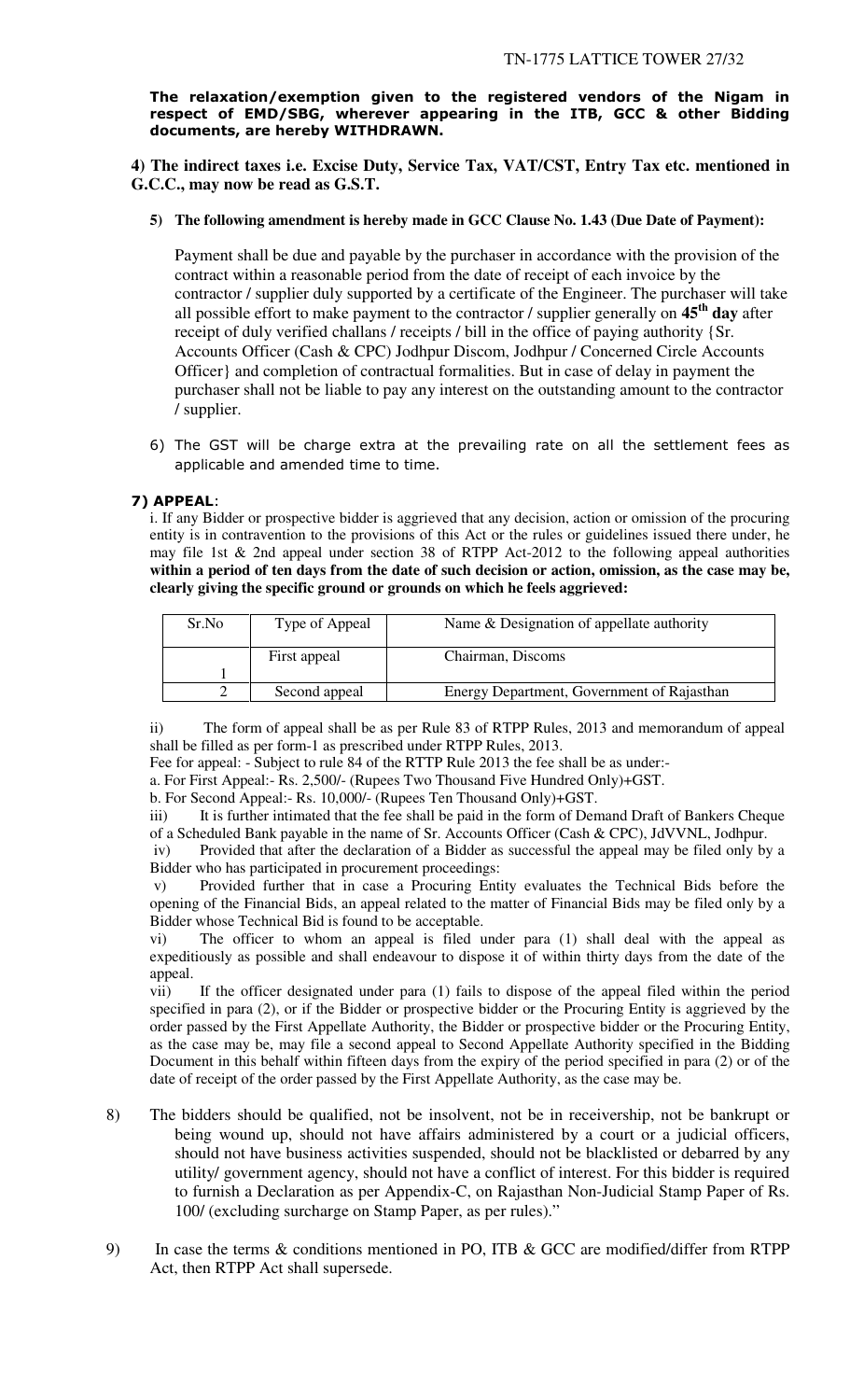**Addendum in the provision of Instruction to bidder (ITB) in the clause No. 1.12.2 for quantity allocation as per award criteria of purchase manual in accordance to the clause no. 74 of RTPP rules:** 

#### **1.12.2(A) for quantity allocation**

- **(i) Trial order under Para No. 22.17 (a) & (b) of purchase manual**
- (a) Any bidder located within or outside the state of Rajasthan has participated for the first time in a particular Discom & meeting minimum qualification requirement and has supplied the tendered material/or of higher rating in other utility shall be treated as an old supplier. Rajasthan's firms although supplied in past but not meeting minimum quantity supplied criterion including altogether new units which have not supplied any quantity but having adequate & required manufacturing and testing facility and technical know-how of the tendered material shall be considered as new firms and would be eligible for trial order only. In case of supply made to the licensed power utility out side India, the C.A. certificate furnished by firm shall be considered.

**Note:** - The material supplied and accepted for same/higher rating for turnkey project(s) to a licensed power utility/Govt. shall be considered for the purpose of evaluating criteria. The certificate given by C.A. shall indicate above quantity separately.

- (b) (i) The trial order for a particular item shall not generally exceed 10 % of the total quantity considered for placement of order. This ceiling may, however, be relaxed by the corporate level purchase committee up to the extent of 30  $\%$ , to take the advantage of lower price where situation of differential prices offering is arising.
- (ii) The capacity  $\&$  capability assessment of a bidder located outside state of Rajasthan who otherwise qualifies but is participating for the first time shall not be carried out. Similarly, For the tendered item(s) where the valid BIS license is an essential qualification requirement and the bidder possesses the valid BIS but new to the utility. The capacity/capability assessment of such a bidder shall also not be carried out.

#### **(iii)Award criteria under Para No. 10.2 (iii) of purchase manual**

(a) In case of distribution transformers of rating 40 KVA and below, LT cables & conductors and fabricated steel items, order quantity may be distributed in the following manner: -

 **20% to L1 15% to L2 10% to L3 05% to L4** 

50% to be distributed equally among other firms subject to the condition that not more than 5% of the quantity to be purchased will be allotted to any one of such firms. The balance, if any will be distributed in the same proportion as indicated above among the first four firms.

(b) In case of other items except poles, order quantity may be distributed in the following manner:

**40% to L1 20% to L2 10% to L3 06% to L4** 

The balance quantity may be equally distributed among other firms subject to the condition that not more than 4% of the quantity to be purchased will be allotted to any such firm. The balance, if any, will be distributed in the same proportion as indicted above the first four firms.

(c) In case of poles, the order may be awarded on the basis of landed cost (material and transportation taken together). The allocation of quantity location/destination wise may be made among the eligible firms in equal proportion as far as possible.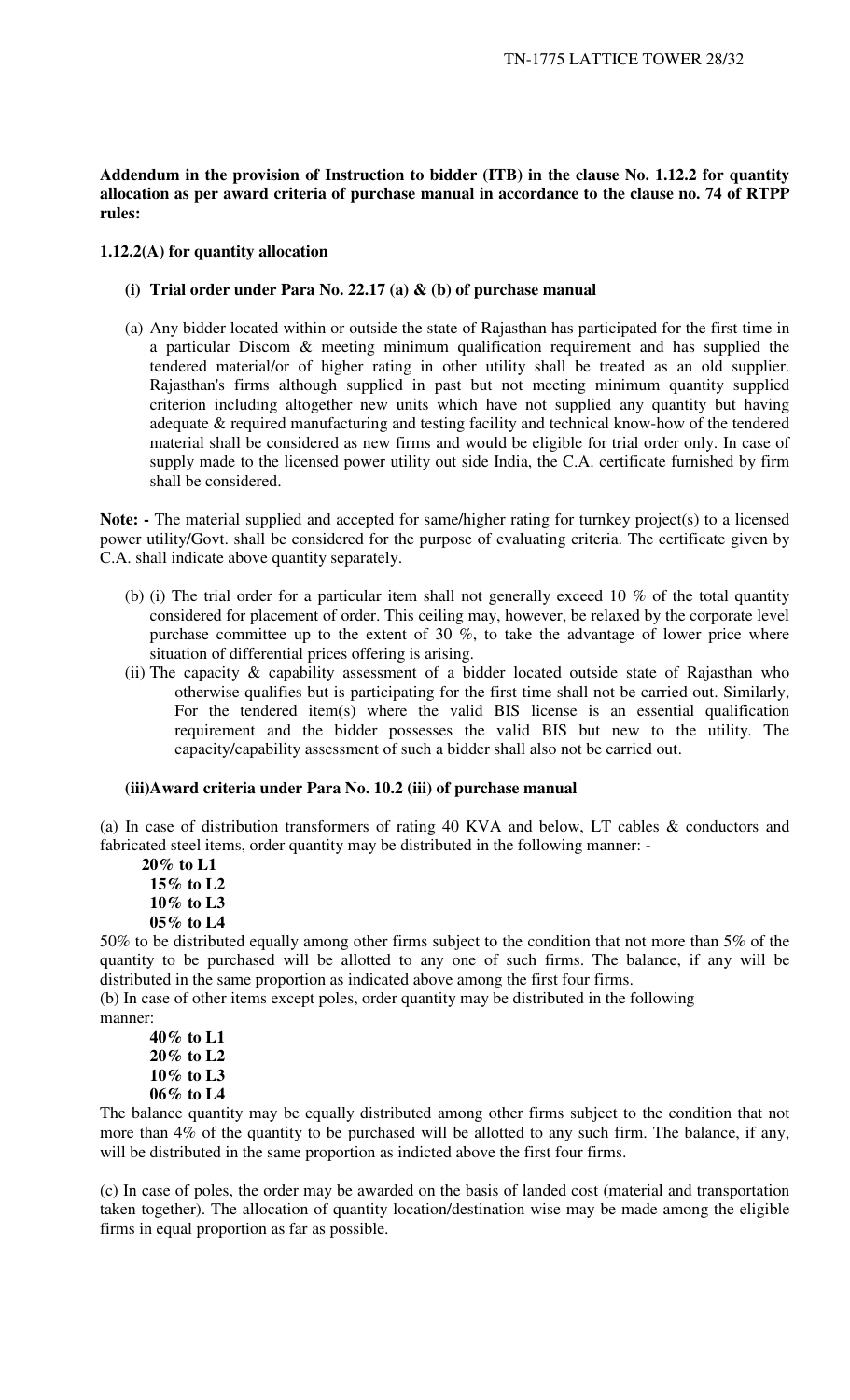#### **APPENDIX-A**

Bank Guarantee No. \_\_\_\_\_\_\_. Security Amount : \_\_\_\_\_\_\_\_. Issued on dated : \_\_\_\_\_\_\_\_. Valid upto :  $\frac{\ }{\ }$ . Claim upto / Grace period: \_\_\_\_\_\_\_\_\_.

#### **PERFORMA OF BANK GUARANTEE FOR BID SECURITY**

(Bank Guarantee in lieu of bid Security on non-judicial Stamp Paper of Rajasthan State of 0.25% of the B.G. value or Rs.25,000/-, whichever is less)

To,

The Superintending Engineer (MM&C), Jodhpur Vidyut Vitaran Nigam Limited, Jodhpur.

- 1. Whereas \_\_\_\_\_\_\_\_\_\_\_\_\_\_\_\_\_\_\_ (name of the Bidder) (hereinafter called "the Bidder") has submitted its bid dated \_\_\_\_\_\_ (date of submission of bid) for \_\_\_\_\_\_\_\_\_ (name of contract/ name of the material with Bid no. / TN No. \_\_\_\_\_\_) (hereinafter called 'the Bid'').
- 2. KNOW ALL PEOPLE by these presents that WE \_\_\_\_\_\_\_\_\_\_\_\_ (name and address of branch of Bank ) of \_\_\_\_\_\_\_\_\_ (name of country), having our registered office at \_\_\_\_\_\_\_\_\_\_\_\_\_\_\_\_\_\_\_\_\_\_ (addresses of bank) (hereinafter called 'the Bank"), are bound unto  $\frac{1}{\text{sum of Rs. *}}$  (name of Purchaser) (hereinafter called "the Purchaser") in the sum of Rs.  $\frac{1}{\text{sum of the area}}$  for which payment well and truly to be made to the said sum of realist unity to be made to the said Purchaser, the Bank binds itself, its successors, and assigns by these presents sealed with the Common Seal of the said Bank this day of 20
- 3. THE CONDITIONS of this obligation are :
	- i. If the bidder withdraws its Bid during the period of bid validity specified by the Bidder in the Bid Form; or
	- ii. If the bidder refuses to accept the correction of error in his Bid; or
	- iii. If the bidder, having been notified of the acceptance of its Bid by the purchaser during the period of bid validity:
	- a. Fails or refuses to execute the Contract Agreement within the time specified in purchase / work order, if required, or
	- b. Fails or refuses to furnish the performance security within the time specified in purchase / work order in accordance with the GCC, or
	- c. Fails to commence supply of goods or services or execute work as per purchase / work order within time specified.
	- iv. If the bidder breaches any provision of the Code of integrity specified in the RTPP Act and Chapter VI of the RTPP Rules.
- 4. We undertake unconditionally and irrevocably to guarantee as primary obligator and not as surety merely to pay to the purchaser a sum of Rs. \_\_\_\_\_\_\_\_\_\_\_ (in words Rs. \_\_\_\_\_\_\_\_\_\_\_\_\_\_\_\_\_\_\_\_\_\_\_\_\_\_\_\_\_\_\_\_\_\_\_\_\_\_) upon receipt of its first written demand, without the purchaser having to substantiate its demand, provided that in its demand the Purchaser will note that the amount claimed by it is due to it owing to the occurrence of one or all of the above three conditions specifying the occurred condition or conditions.
- 5. The decision of the Superintending Engineer (MM&C), Jodhpur Vidyut Vitaran Nigam Limited, Jodhpur shall be final whether breach has been committed on the right to demand the amount of guarantee from us which has accrued to the purchaser.
- 6. This guarantee shall not cease or determine, if the purchaser grants time or indulgence or vary the terms of the contract with the Contractor or without our consent or knowledge.
- 7. The guarantee herein contained shall not be affected by any change in the constitution of the Contractor.
- 8. We \_\_\_\_\_\_\_\_\_\_(Bank Name) further undertake not to revoke this guarantee during its currency except with the previous consent of the Superintending Engineer (MM&C), Jodhpur Vidyut Vitaran Nigam Limited, Jodhpur.
- 9. All disputes arising under the said guarantee between the Bank and the Nigam or between the Contractor and the Nigam pertaining to the guarantee, shall be subject to the jurisdiction of the Courts in Jodhpur, Rajasthan alone.
- 10. This guarantee will remain in force up to and including one hundred eighty (180) days after the date of the opening of bids, i.e. upto \_\_\_\_\_\_\_\_\_\_\_, with a further grace period of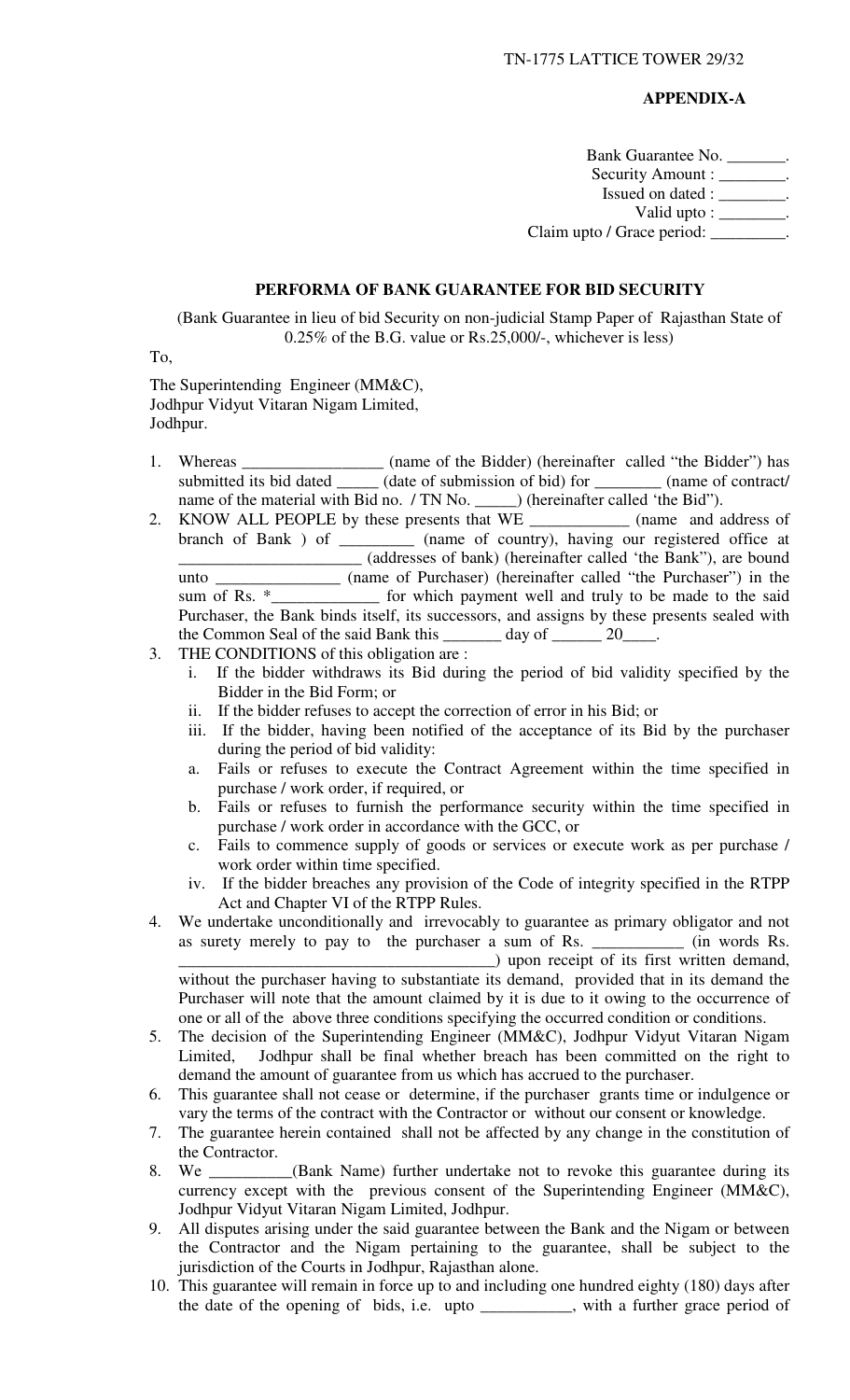Ninety (90) days and any demand in respect thereof should reach the Bank not later than the above date.

> Yours faithfully, Bankers (EXECUTANT) Signed by the above named Bank in presence of : (signature with full Name and Address)

Witness :

.

1. \_\_\_\_\_\_\_\_\_\_\_\_\_\_\_\_\_. 2. \_\_\_\_\_\_\_\_\_\_\_\_\_\_\_\_\_.

Attested by Notary Public, First Class Magistrate or directly confirmed by the executing Bank.

\* The Bidder should insert the amount of the guarantee in words and figures denominated in the currency of bid.

**Note** : In case the bid is submitted by a Joint Venture, the Bid Bank guarantee shall be in the name of Lead partner or in the name of joint venture partners submitting the Bid covering all the partners of the joint venture.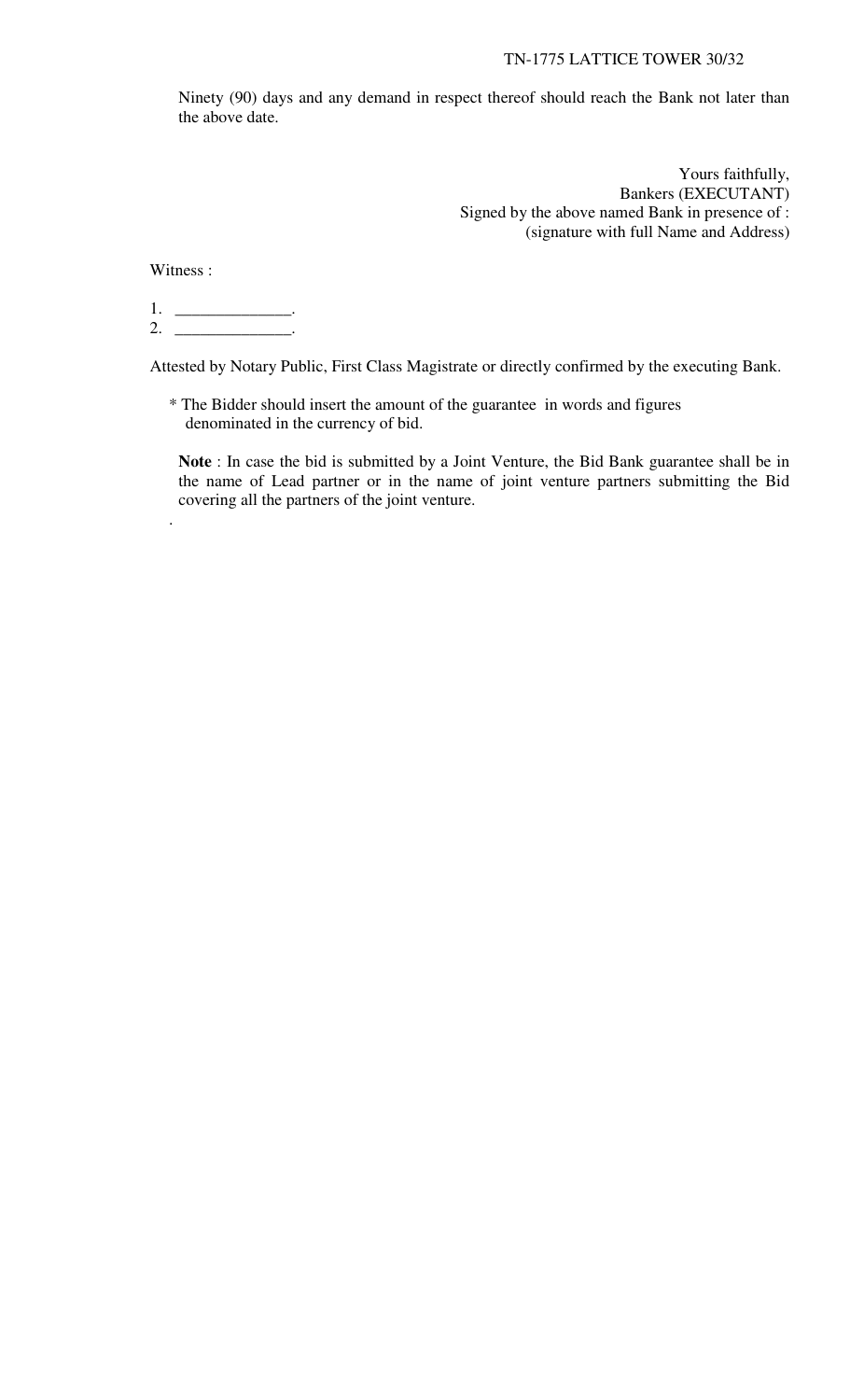**Annexure 'A'** 

#### SELF ATTESTED UNDERTAKING TO BE GIVEN ON FIRM'S LETTER HEAD

We, the undersigned declare that:

- 1. Our firm, its affiliates of subsidiaries including any subcontractor or suppliers for any part of the contract have not debarred by the state government or the procuring entity or a regulatory authority under any applicable law.
- 2. We declare that we have complied with and shall continue to comply with the provision of the code of integrity including conflict of interest as specified for bidders in the RTPP Act 2012, RTPP Rules 2013 and the bidding document during the procurement process and execution of contract till completion of all our obligation under contract.
- 3. I/We possess the necessary professional, technical, financial and managerial resources and competence required by the bidding document issued by the procuring entity.
- 4. I/We have fulfilled my/ our obligation to pay such of the taxes payable to the Union and the State Government or any local authority as specified in the bidding document.
- 5. I/We are not insolvent, in receivership, bankrupt or being wound up, not have my/ our affairs administered by a court or a judicial officer, not have my/ our business activities suspended and not the subject of legal proceeding for any of the foregoing reasons.
- 6. I/We do not have, and our directors and officers not have, been convicted of any criminal offence related to my/ our professional conduct or the making of false statements or misrepresentations as to my/ our qualifications to enter into a procurement contract within a period of three years preceding the commencement of this procurement process, or not have been otherwise disqualified pursuant to debarment proceedings.
- 7. I/We do not have a conflict of interest as specified in the Act, Rules and the bidding document, which materially affects fair competition.

 Firm's Name Seal & Signature